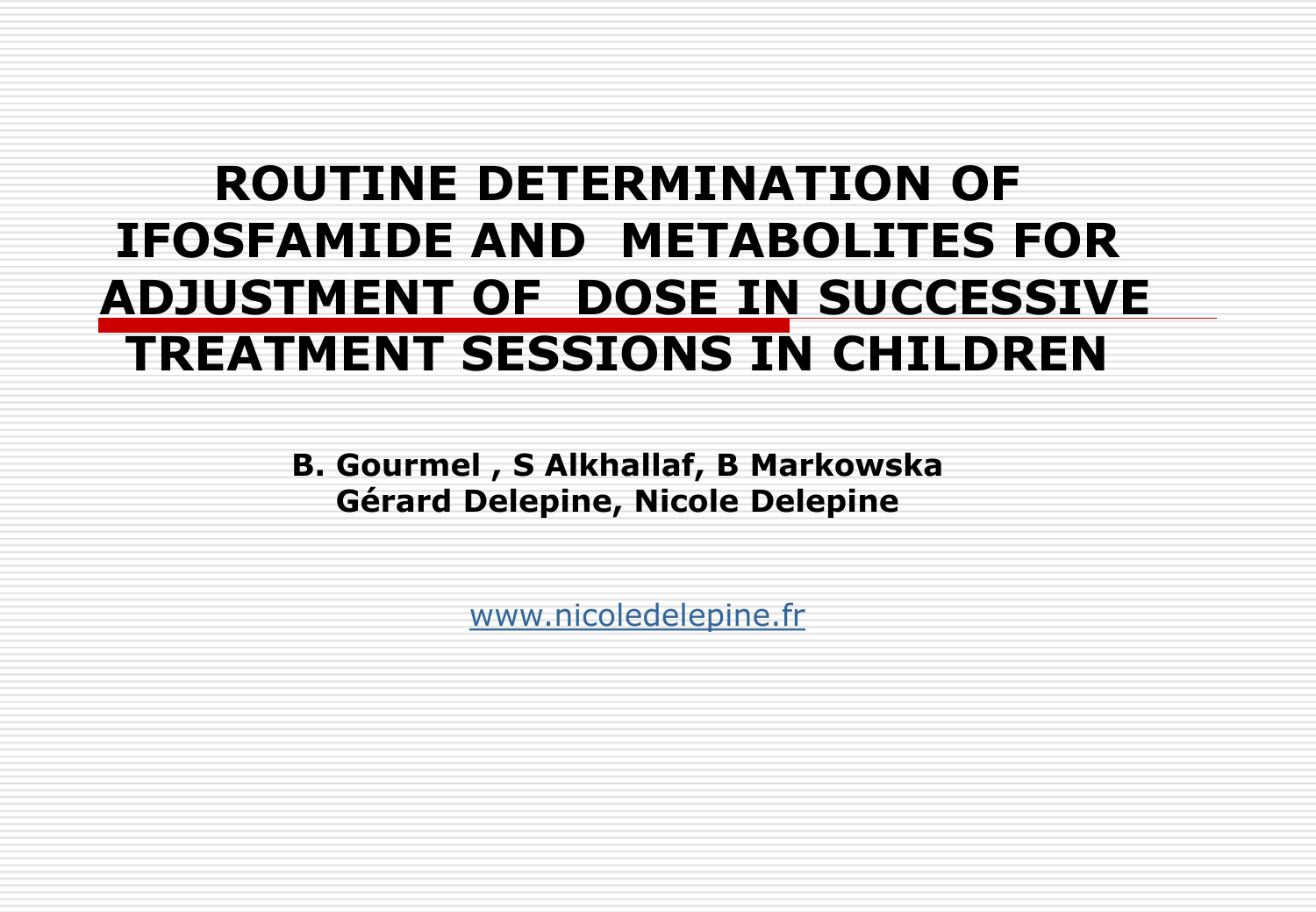# Goal of the study

#### **to improve tolerance and effectiveness of high dose ifosfamide in children**

#### **by individualising treatment dosage following pharmacokinetics data**

#### **to find mathematic expression of toxicity and effectiveness**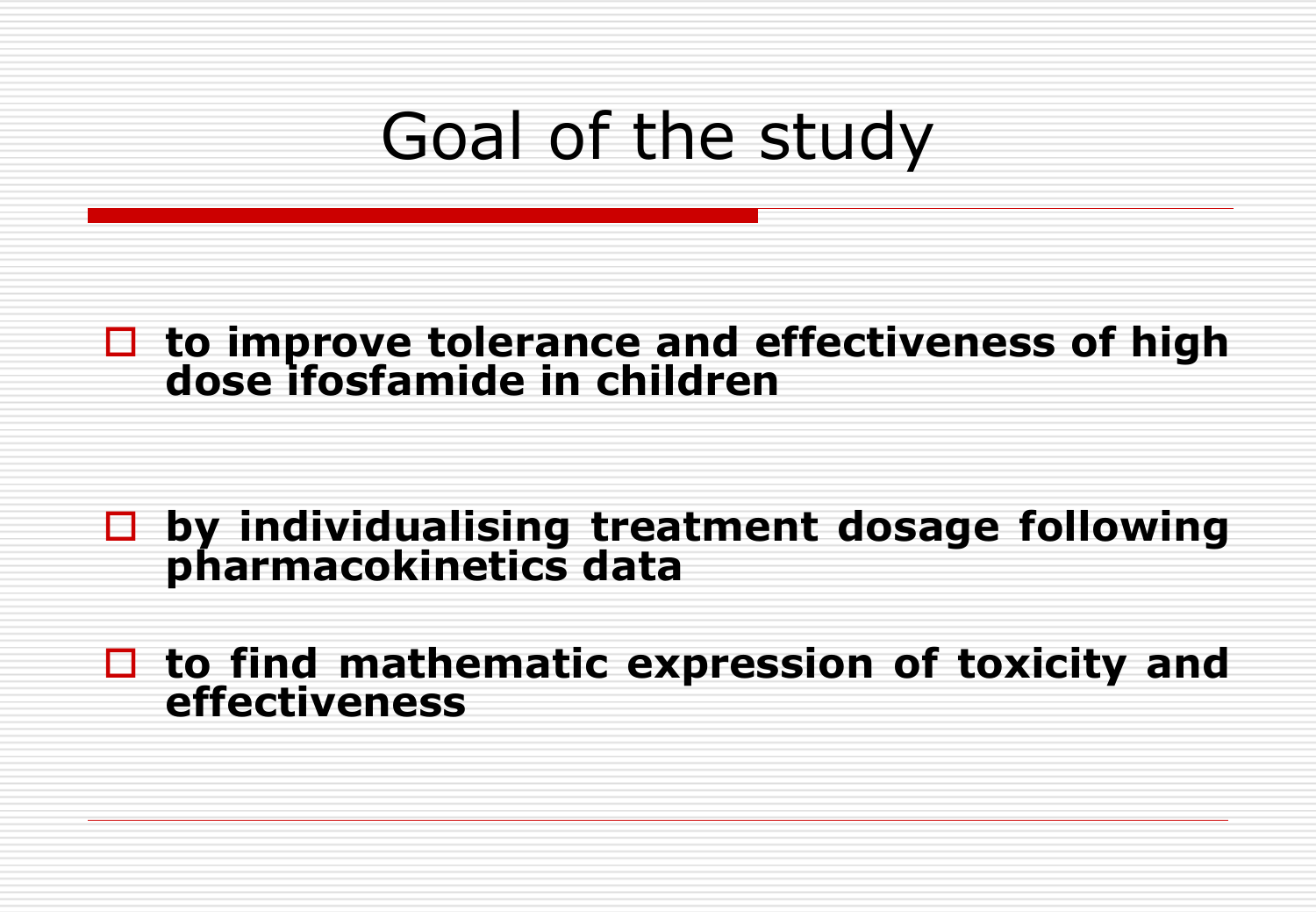# Background of the study

- **Ifosfamide is one of the current reference agents for the treatment of sarcoma, especially in children.**
- **This prodrug is metabolized by two possible pathways:**
- **either by deactivation to produce the dechloroethylated metabolites 2D and 3D Ifos**
- **or by activation with hydroxylation in position 4 to produce 4 OH Ifos.**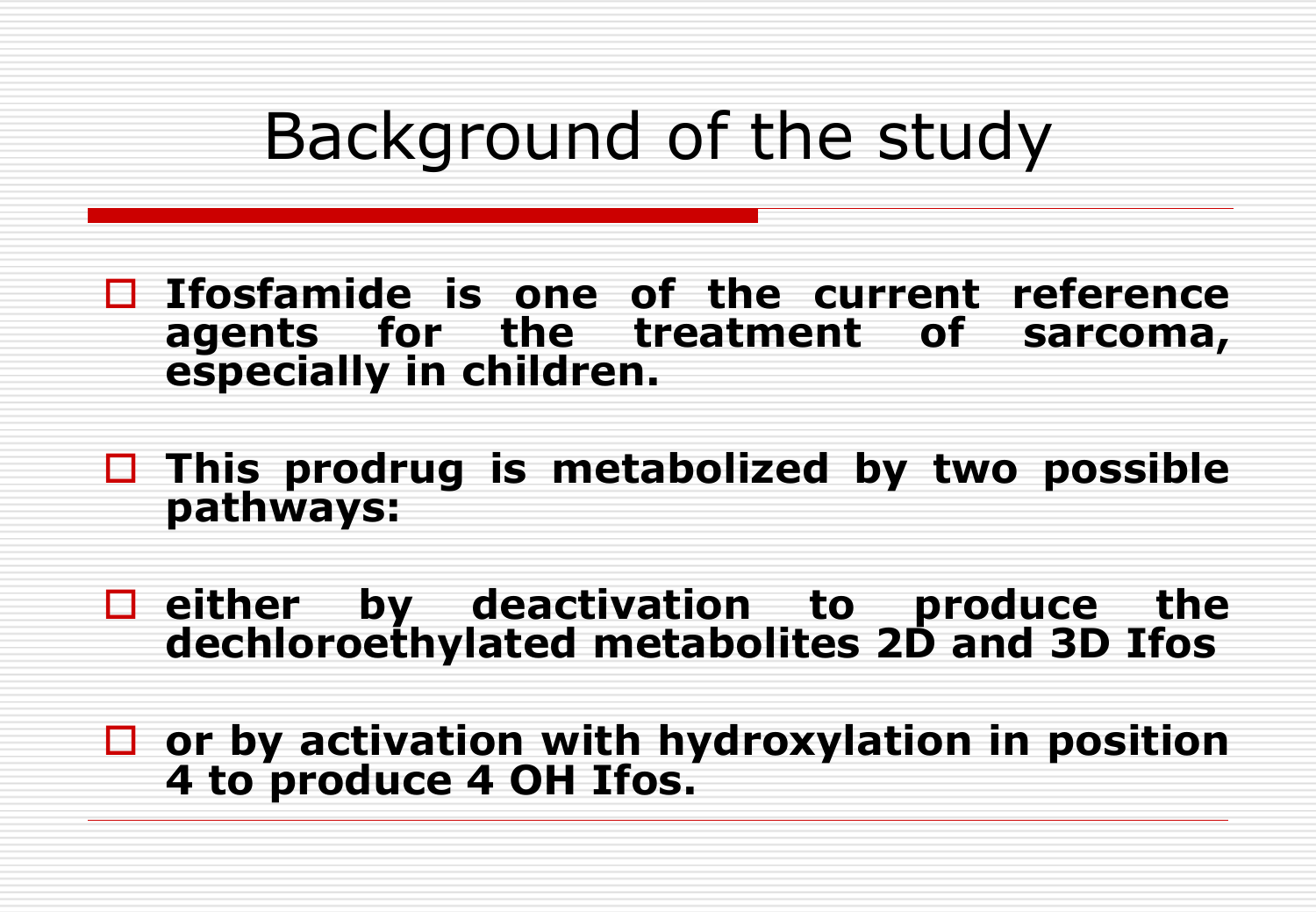# Background of the study

#### **4 OH Ifosfamide**

**This compound is split within the cell into acrolein and mustard, the true alkylating agent of ifosfamide (Fig. 1).** 

**Moreover, the mother substance is able of autoinduction by activating cytochrome P-450 in liver microsomes.**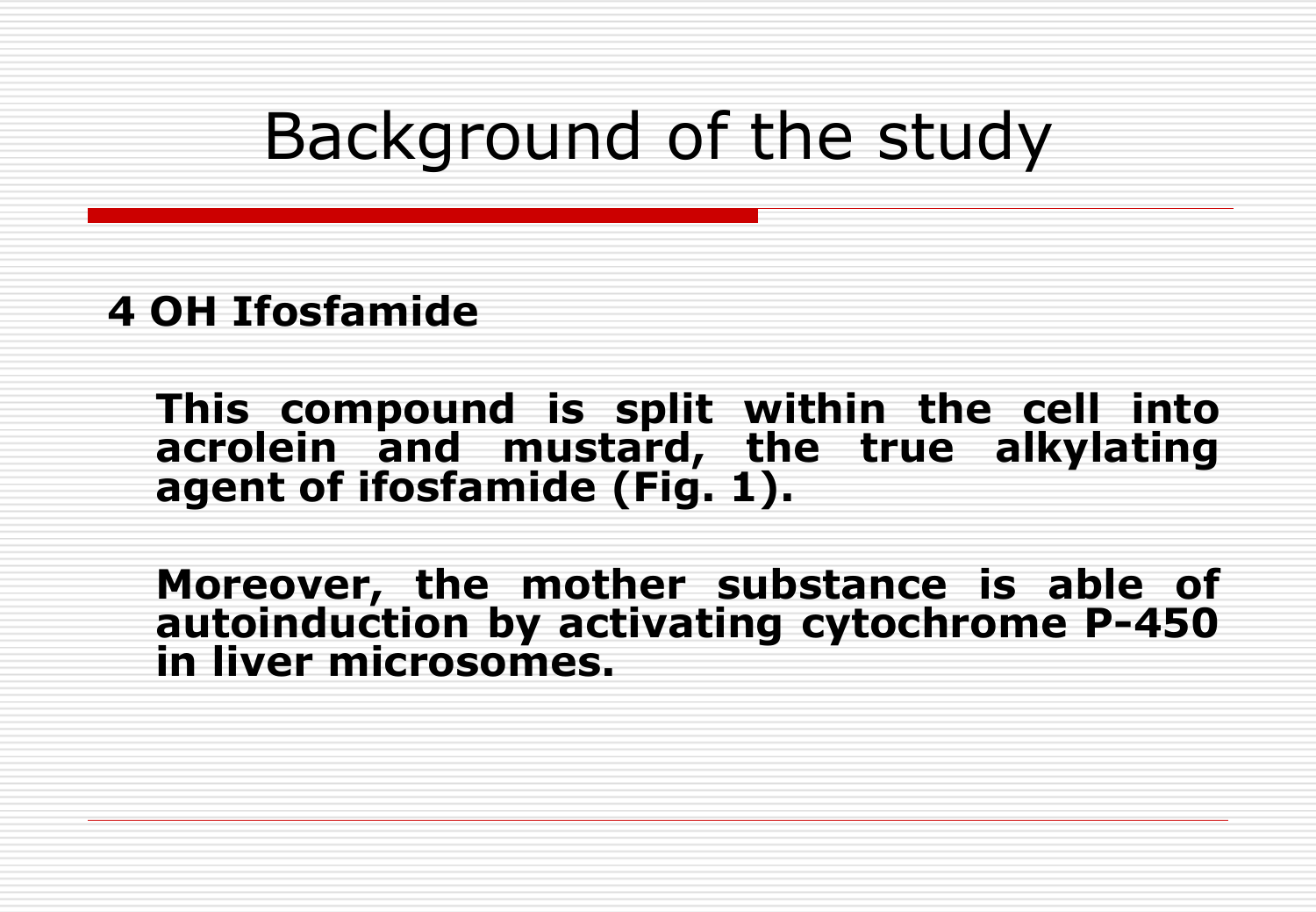# Preliminary results

 **Our previous results indicate that this administration protocol in children allows a controlled autoinduction process to be obtained for ifosfamide (Fig.2)**

 **This process is characterized by a stabilized and measurable production of the inactive metabolites and at the same time ensures regular and constant formation of 4 OH.**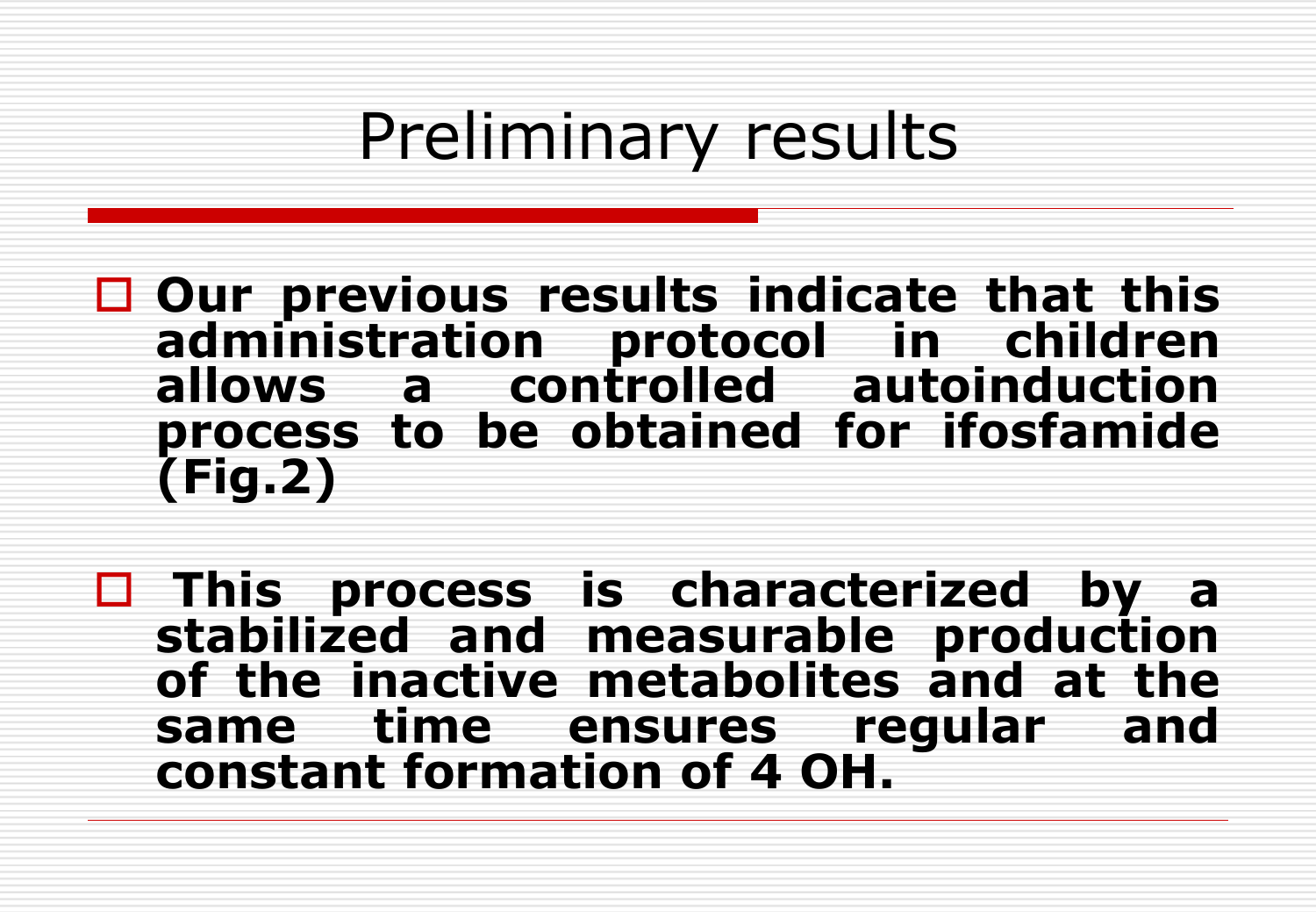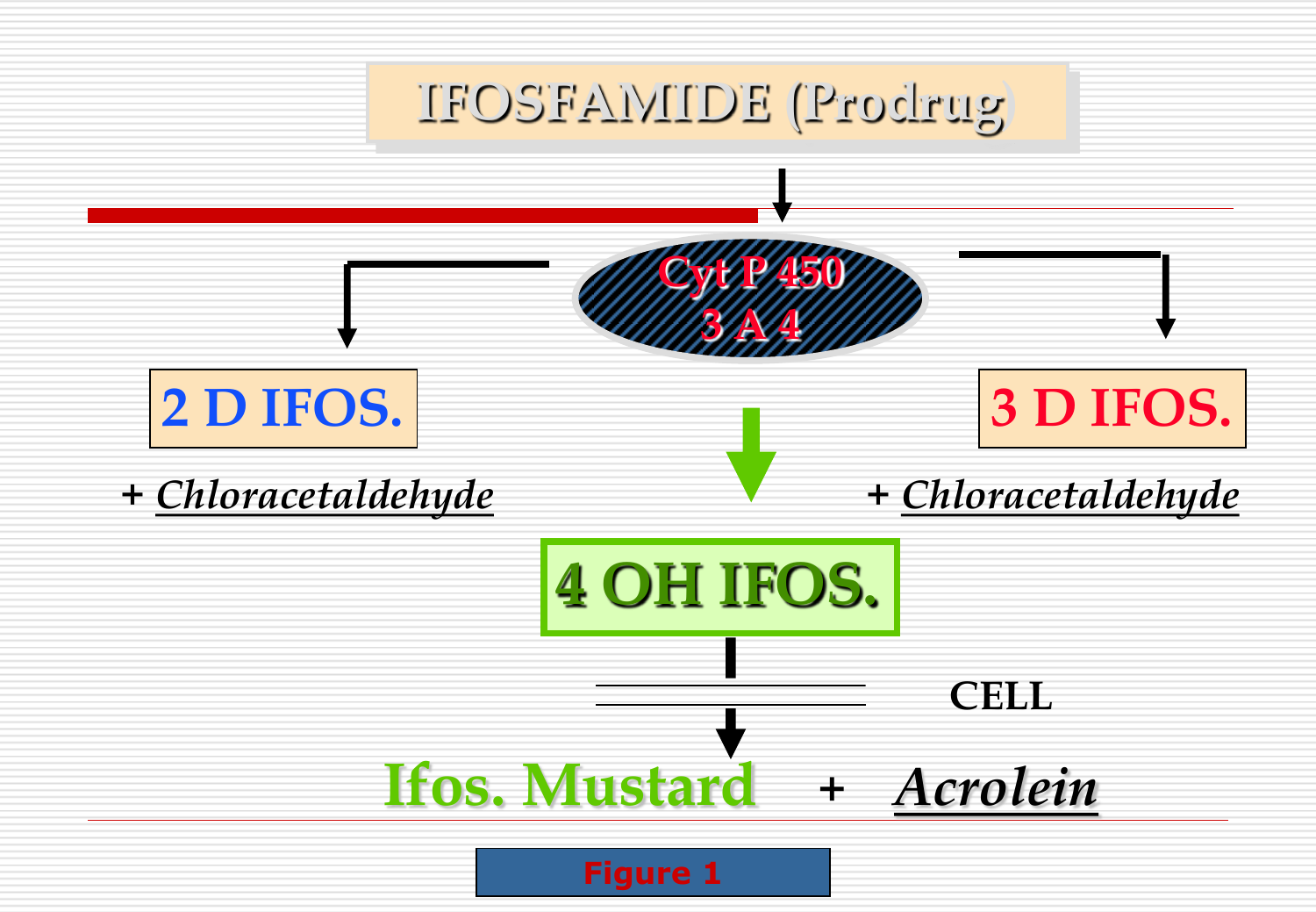- **Previously, we reported a study concerning 7 patients aged from 2 to 19 years and suffering from sarcoma, who were followed over 4 months, during their treatment sessions by ifosfamide (Ifos.)**
- **We estimated the variations of ifosfamide and its metabolites blood levels during the Ifosfamide continuous infusion (5 days)**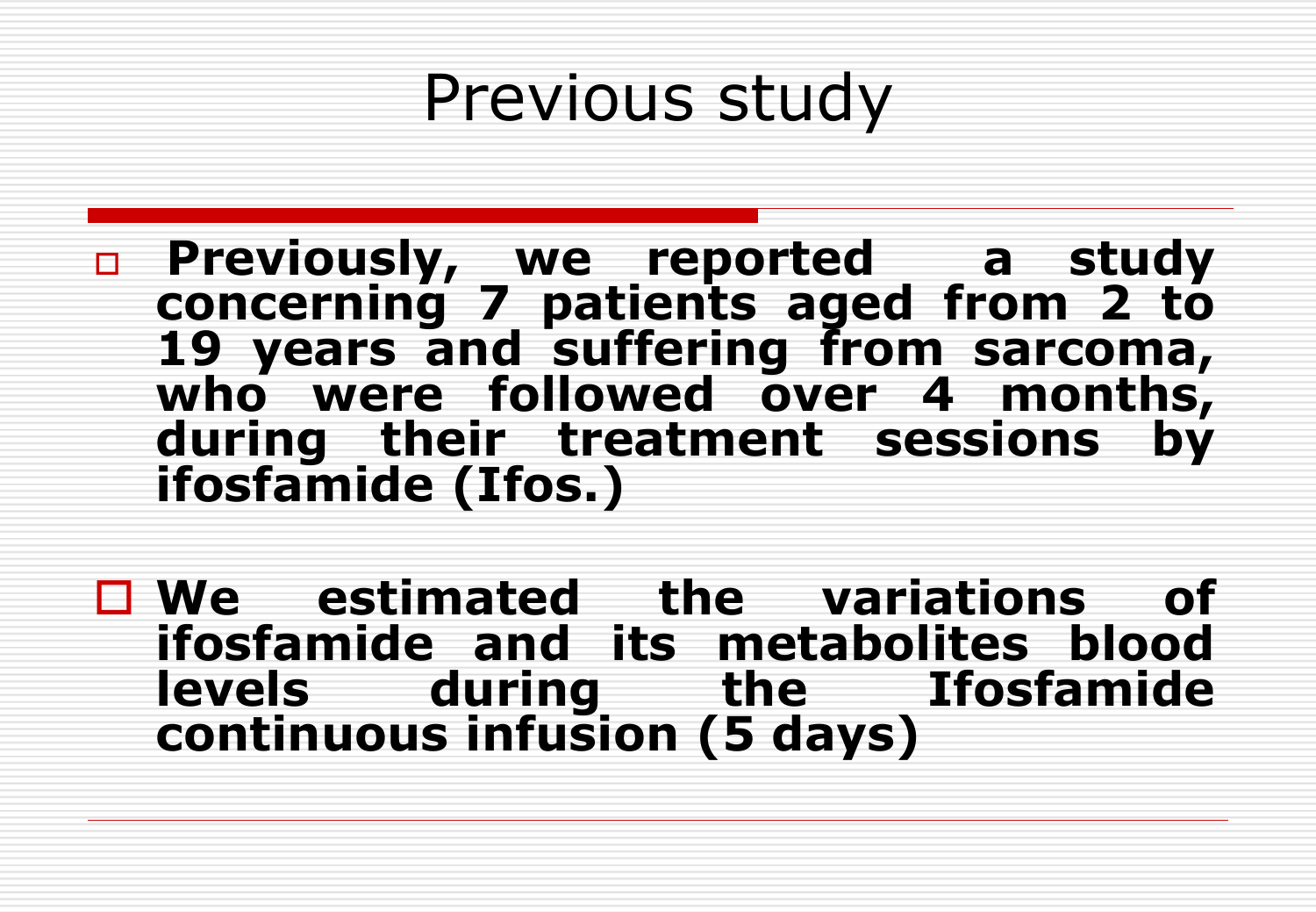#### **The Area Under Curve (AUC) for ifos. and its metabolites, AUC 0-24, 24-48,.. were established for each compound and for each treatment session**

 **The metabolite index (MI) was: AUC metabolite/AUC of Ifos**

### **(MI day1, day2,... MI day5).**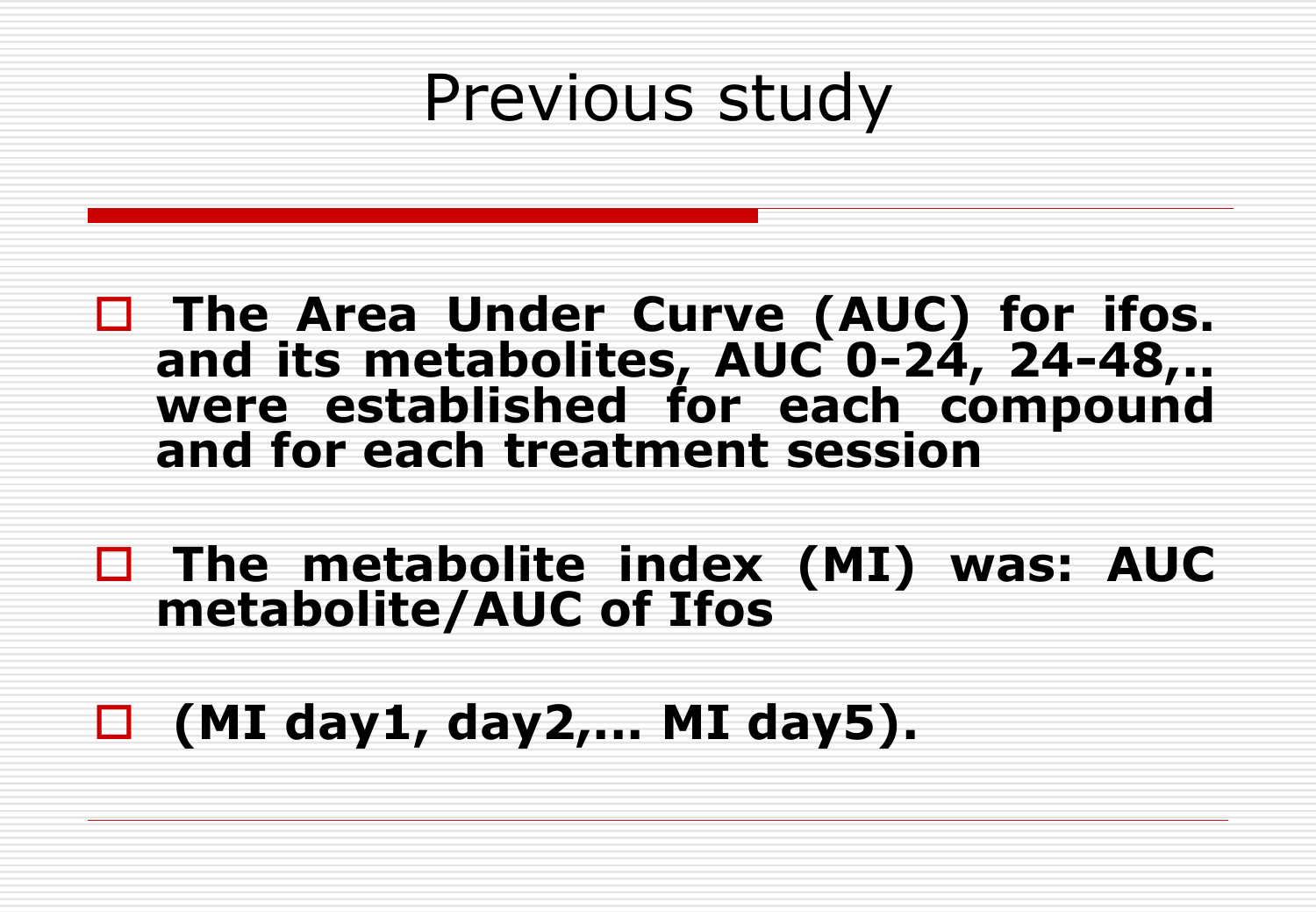**The statistical comparison demonstrated that no significant difference existed between treatment sessions 1 to 4 either for the blood levels of Ifosfamide than the estimation of the percentage of induction**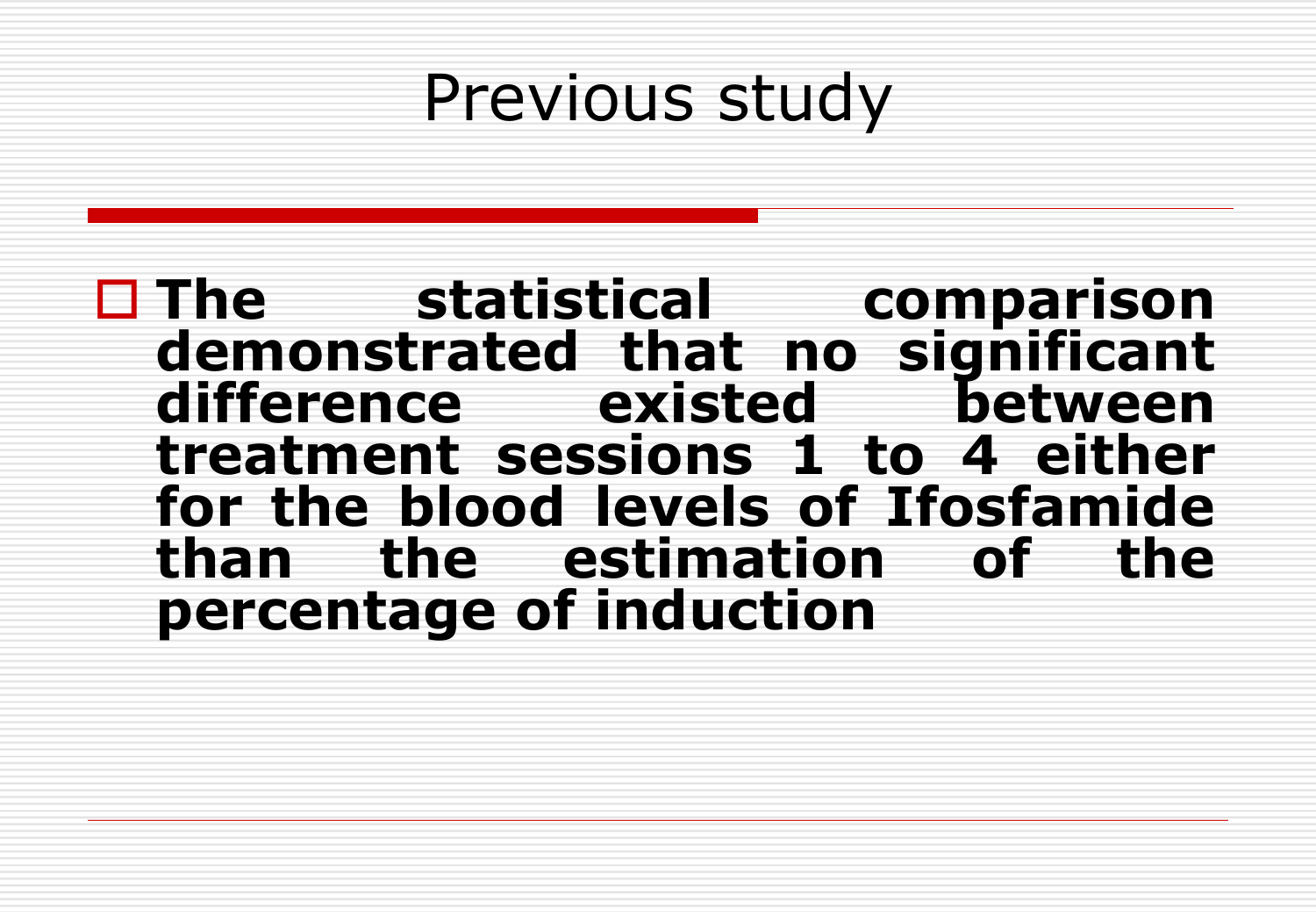#### **No significant differences were demonstrated also for the variation of inactive metabolites and Metabolite Index during the infusion**

**whatever treatment session was considered.**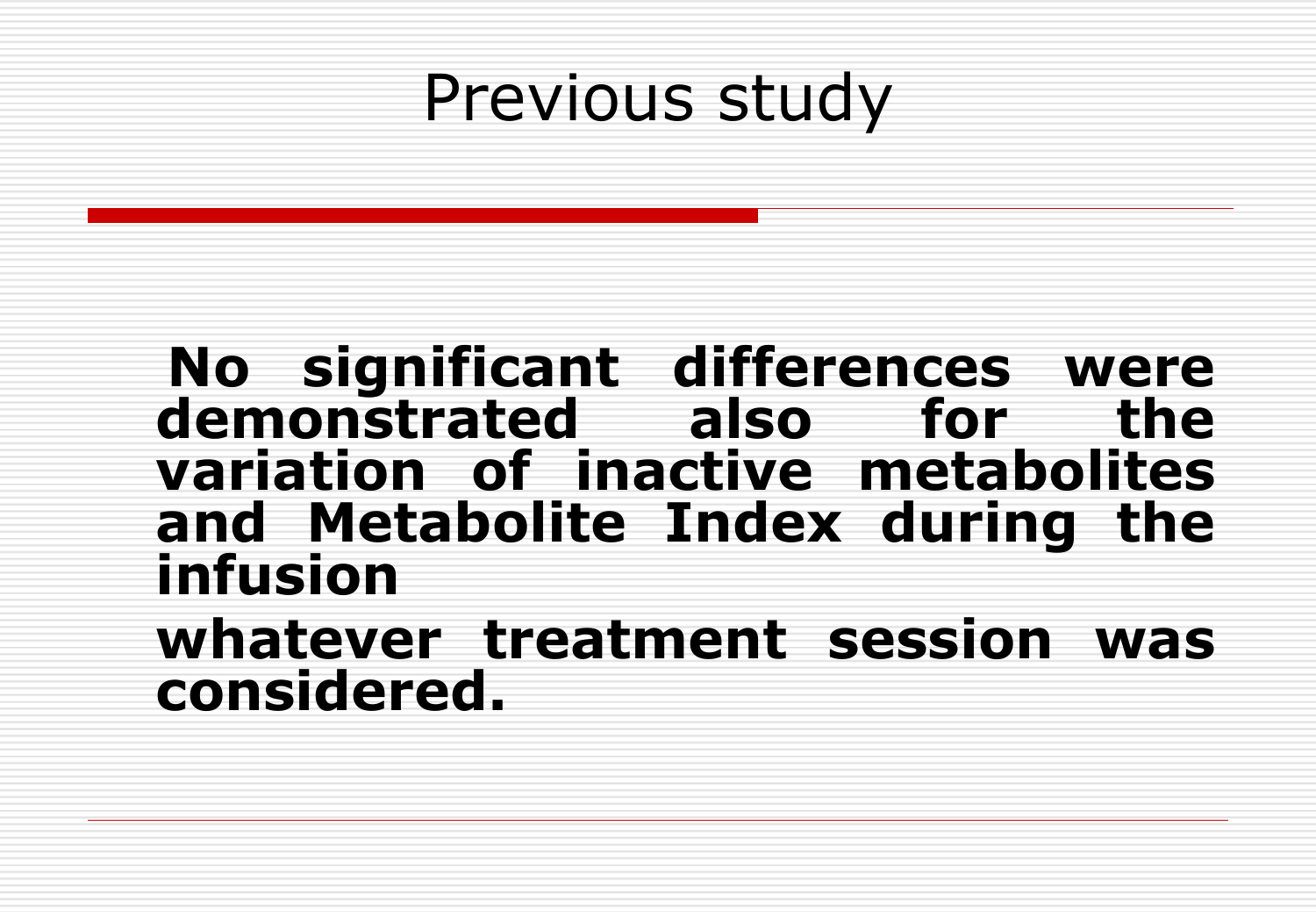### **Percentage of Ifosfamide induction during a seven days continuous infusion at a dose of 3g/m²/day**



**Figure 2**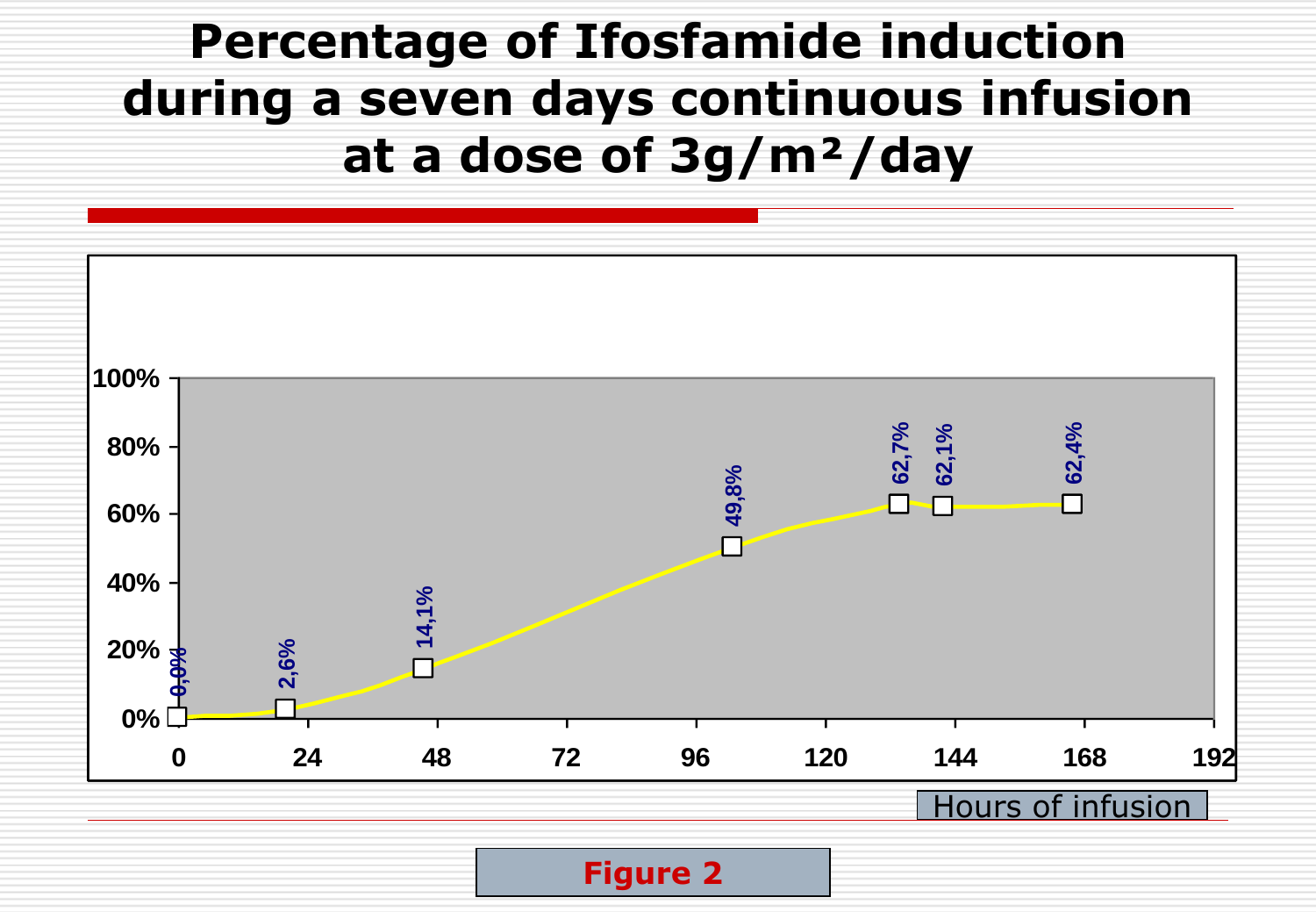### Percentage of induction of ifos following the infusion day

- **Variations of induction percentage compared to maximal value of ifosfamide at the 24th hour of infusion and following days:**
- **it attains more than 50% (62%) at the fourth day and remains stable the following days**
- **exceptionally if the drug is bad metabolized by the patient the plate can be attained later**
- **associated drugs or orange juice or grapefruit can modify the PK and delay or accelerate the apparition of the plate**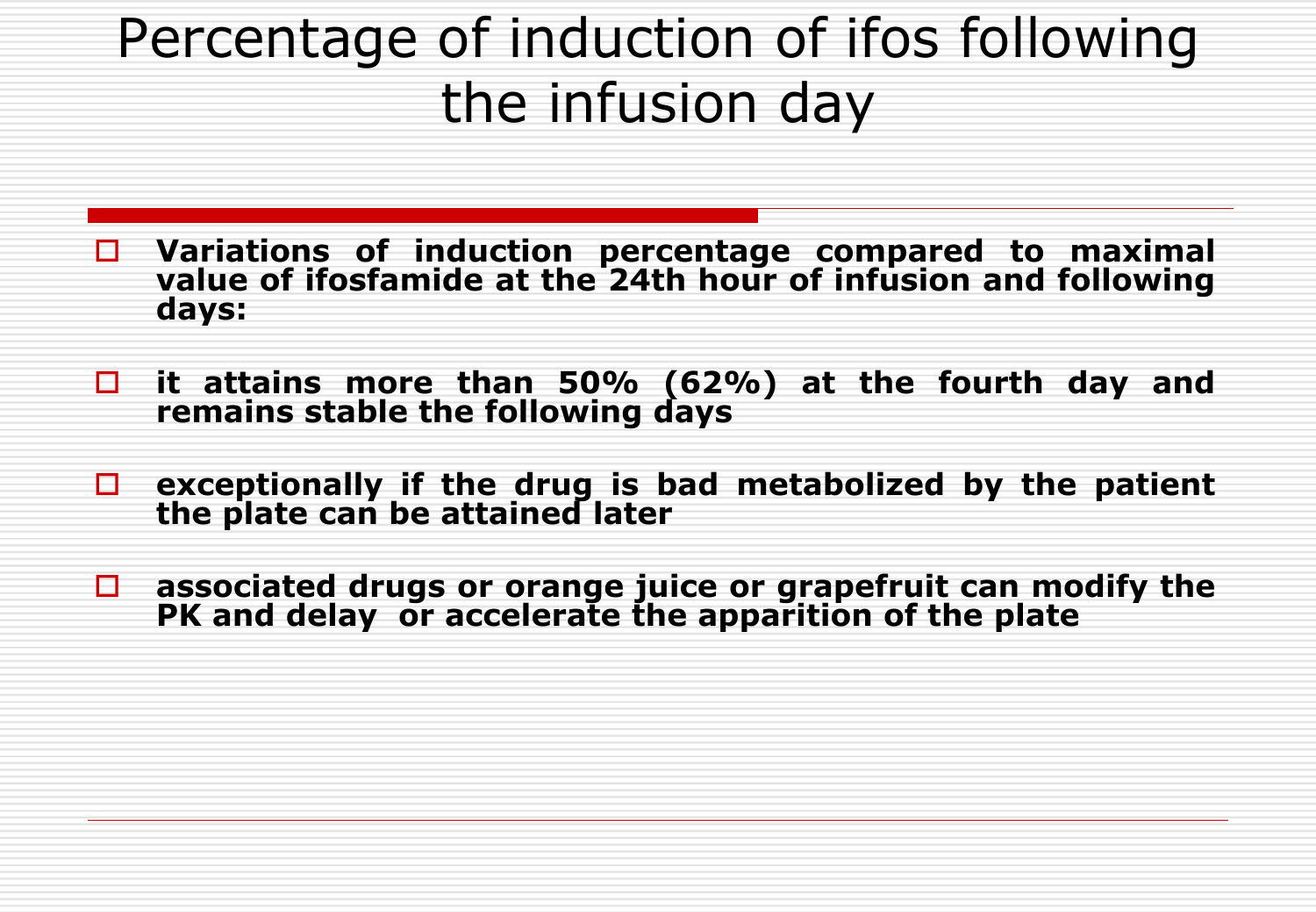# Method

- **Determination of each compound (ifos., 2 and 3 dechloro-ifos. and 4 hydroxy-ifos.) was performed using a G.C analytical method, which allows simultaneous detection of the 4 compounds and the internal standard (trofosfamide) during the same chromatogram**
- **Blood samples were withdrawn each day: (T0, T24, T48, T72, T96 and T120).**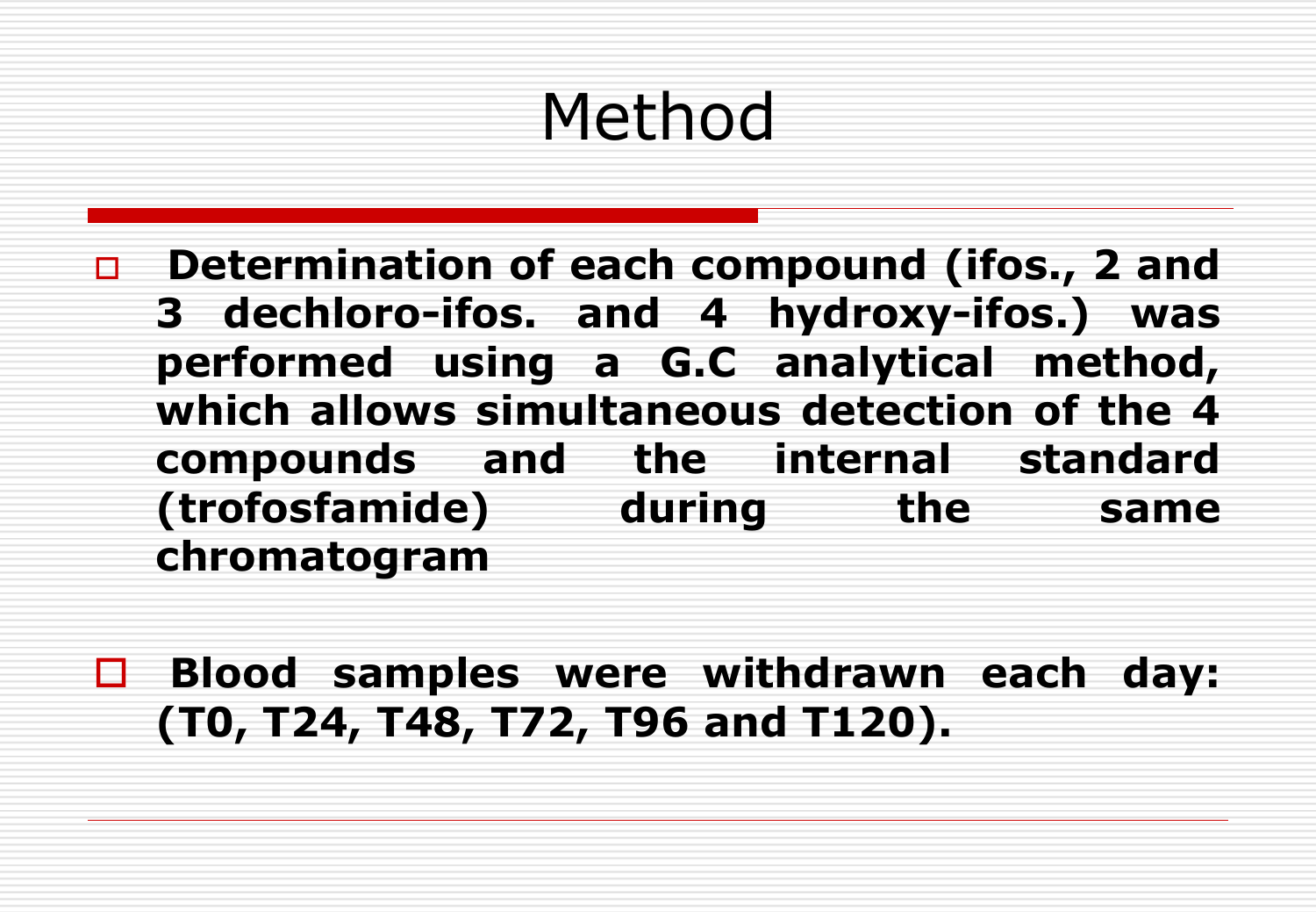# Method

**Included patients in this study were children between 2 and 19 years of age hospitalized in our oncology department for sarcoma.** 

 **The treatment consisted of continuous infusion of ifosfamide at a dose of 3 g/m2/day for 4, 5 or 6 days during a 4- or 5 week period depending on the treated pathologies**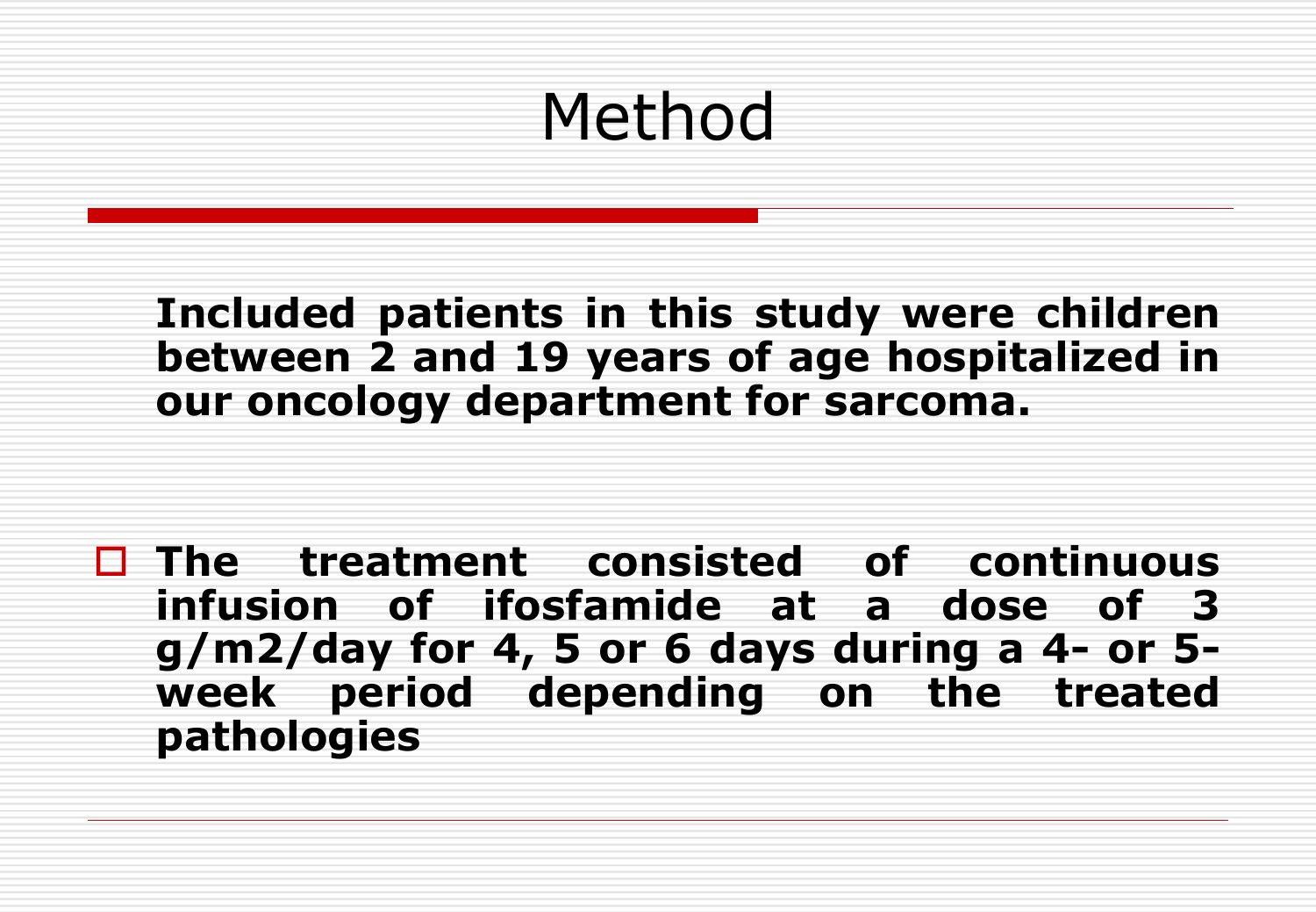# New study : results

- **A similar comparison method was employed for 8 new patients following the same schedule**
- **Once again no statistical differences were found either in the autoinduction of the parent compound as well as in the production of the metabolites and the metabolite index. An exemple of these kinetics (Ifosfamide and its 3 metabolites) is shown in figure 3.**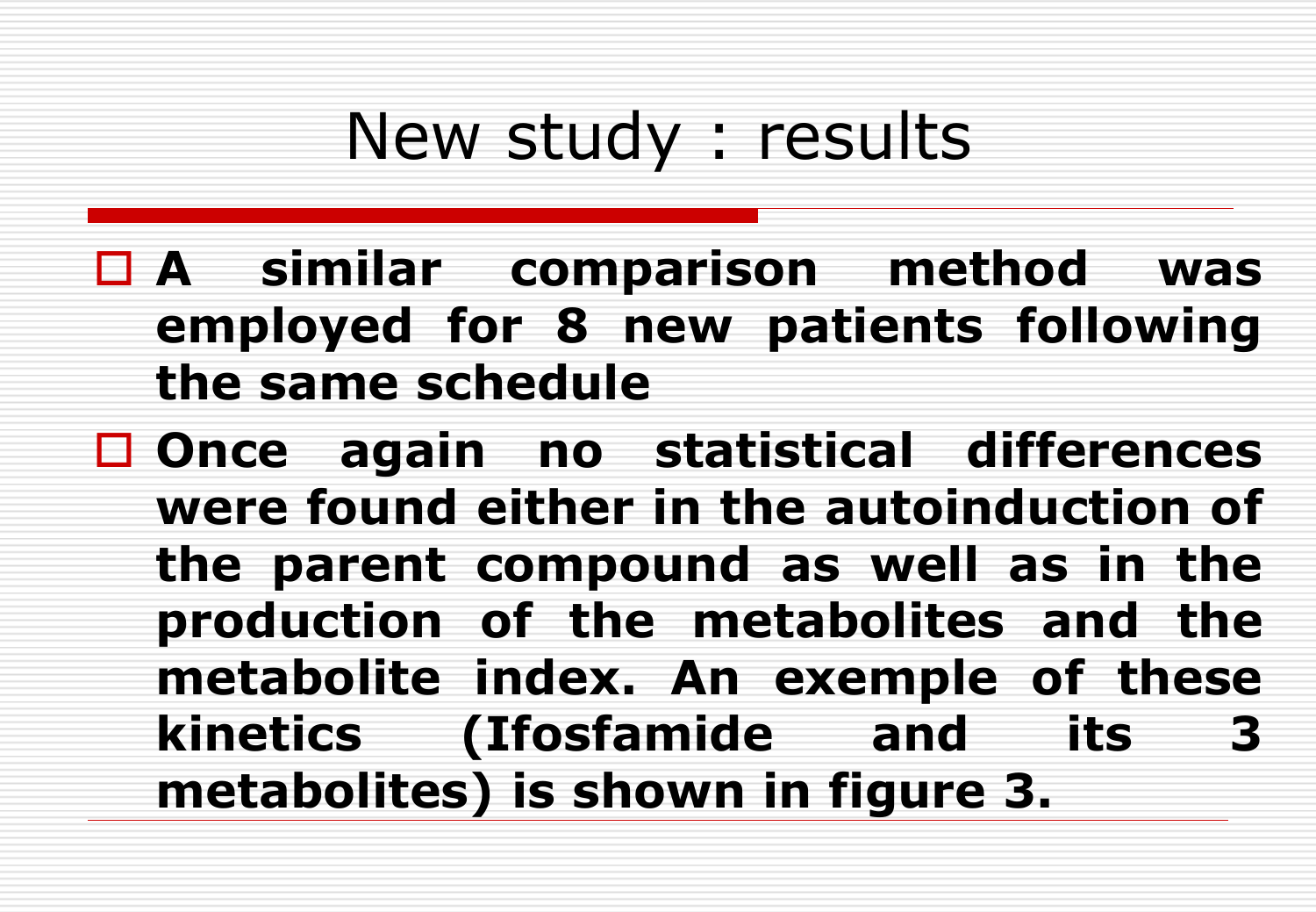# RESULTS

 **These results enable us to predict the drug comportement during a next treatment session administred in the same conditions (drug delivery, days of infusion and associated therapeutics).**

 **Indeed in the case of an increase in the inactive metabolites for a given patient we**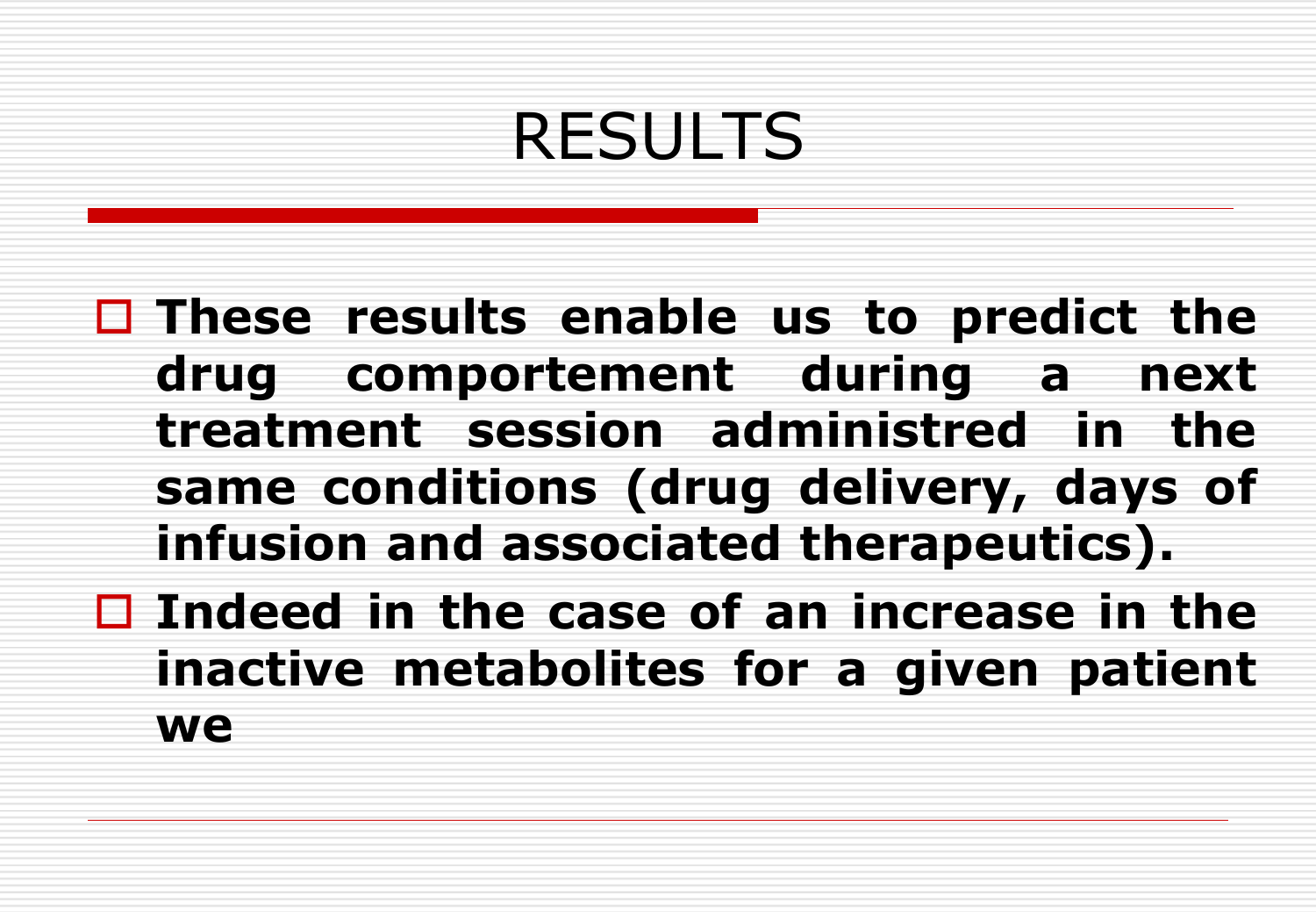### **In order to quantify these effects and drug metabolism**

 **we reported the cumulated area of the parent coumpond, the sum of 2 and 3 dechloro Ifos and the 4 OH Ifos. on an single graph**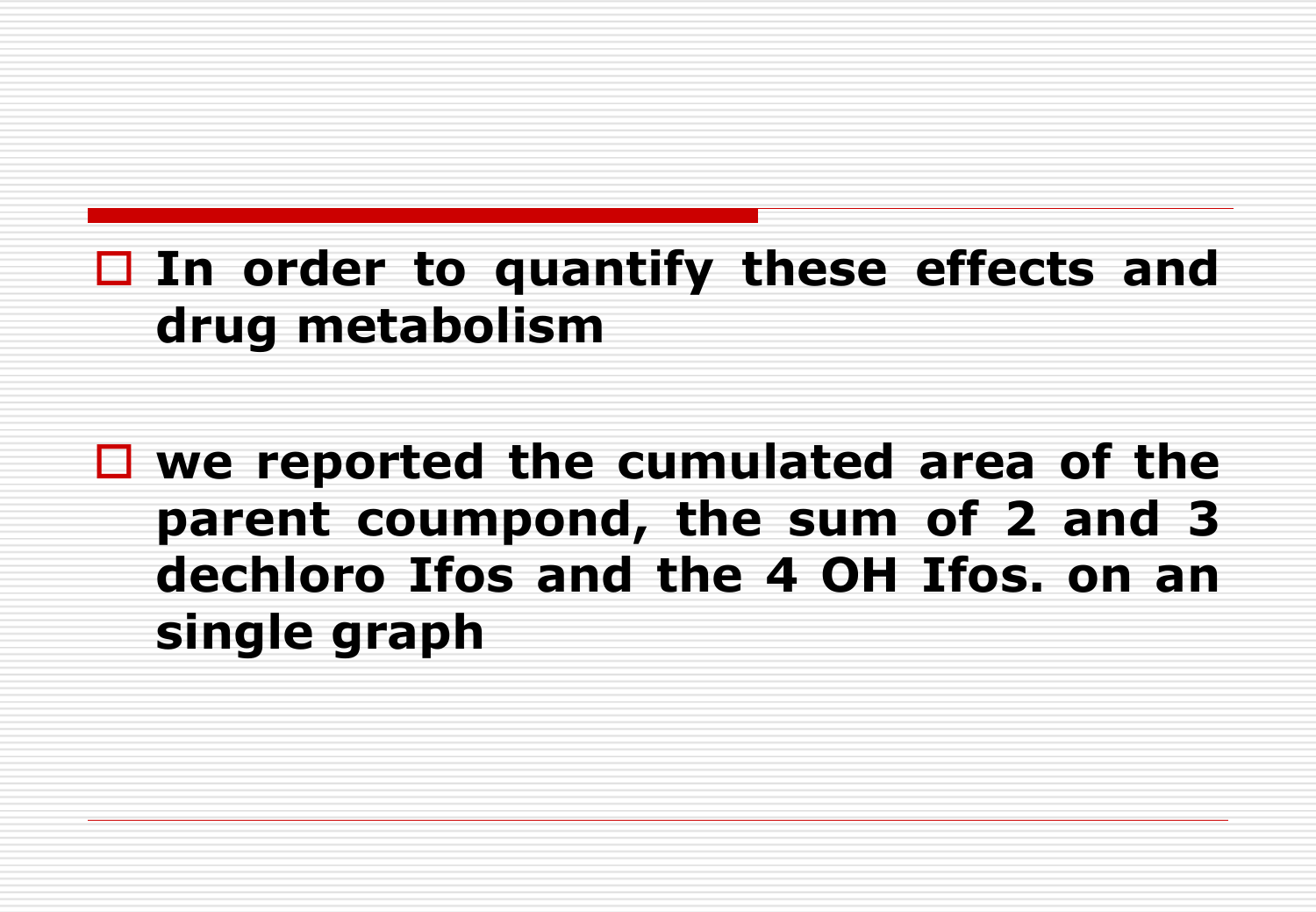#### Pharmacokinetics of Ifosfamide, 2 and 3 Dechloro ethyl Ifosfamide and 4 Hydroxy Ifosfamide over 4 consecutive treatment sessions



#### **Figure 3**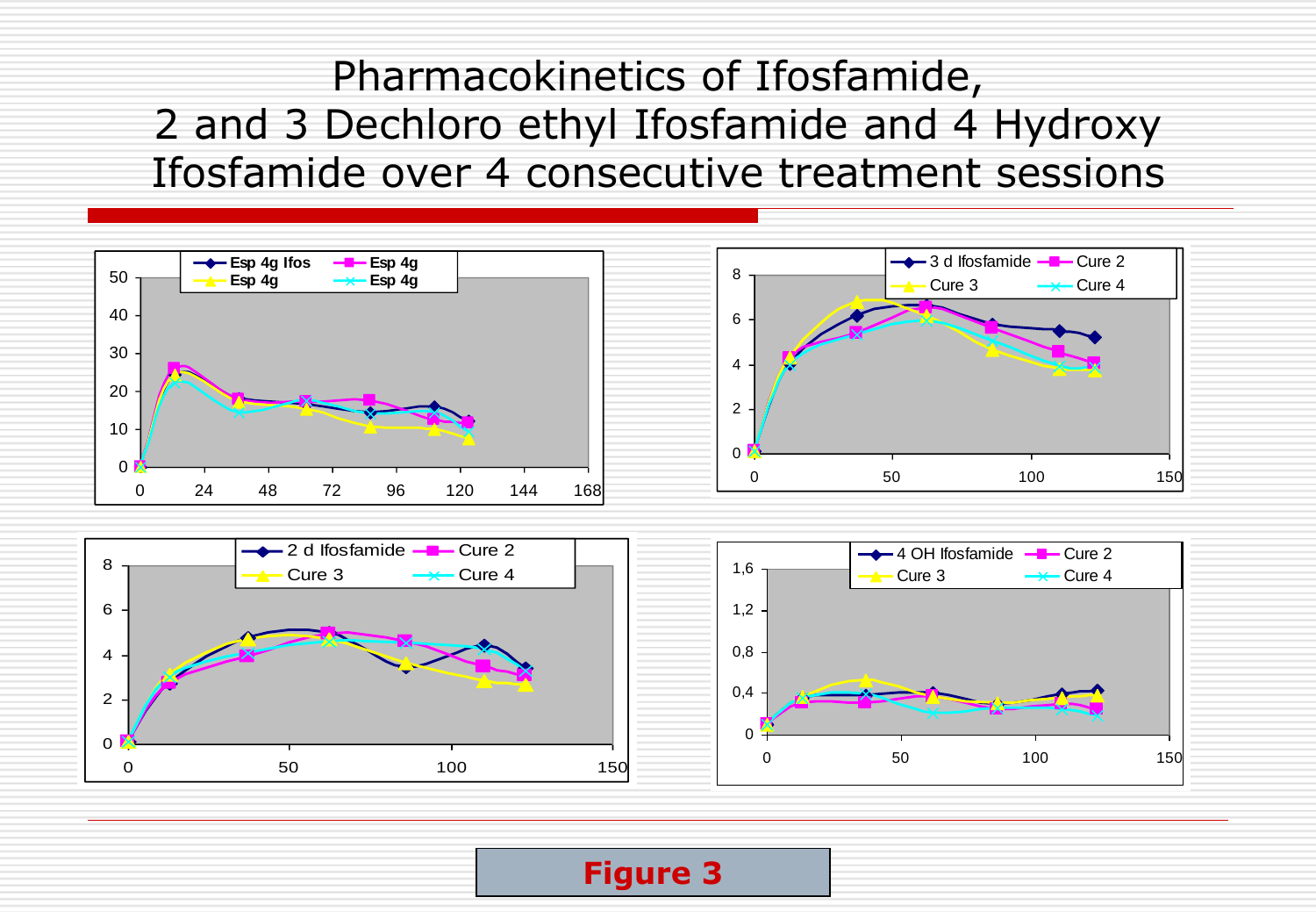# Comments figure 3 ifos concentration

- $\Box$  Illustration of the serum concentrations of ifos
- $\square$  max concentration is obtained between 24 -48 hours following the beginning of infusion
- $\Box$  then with a same dosage, concentrations fall to reach a min value at the 4,5,6 th day
- $\Box$  serum ifos is relatively stable at the 4, 5 or 6 th day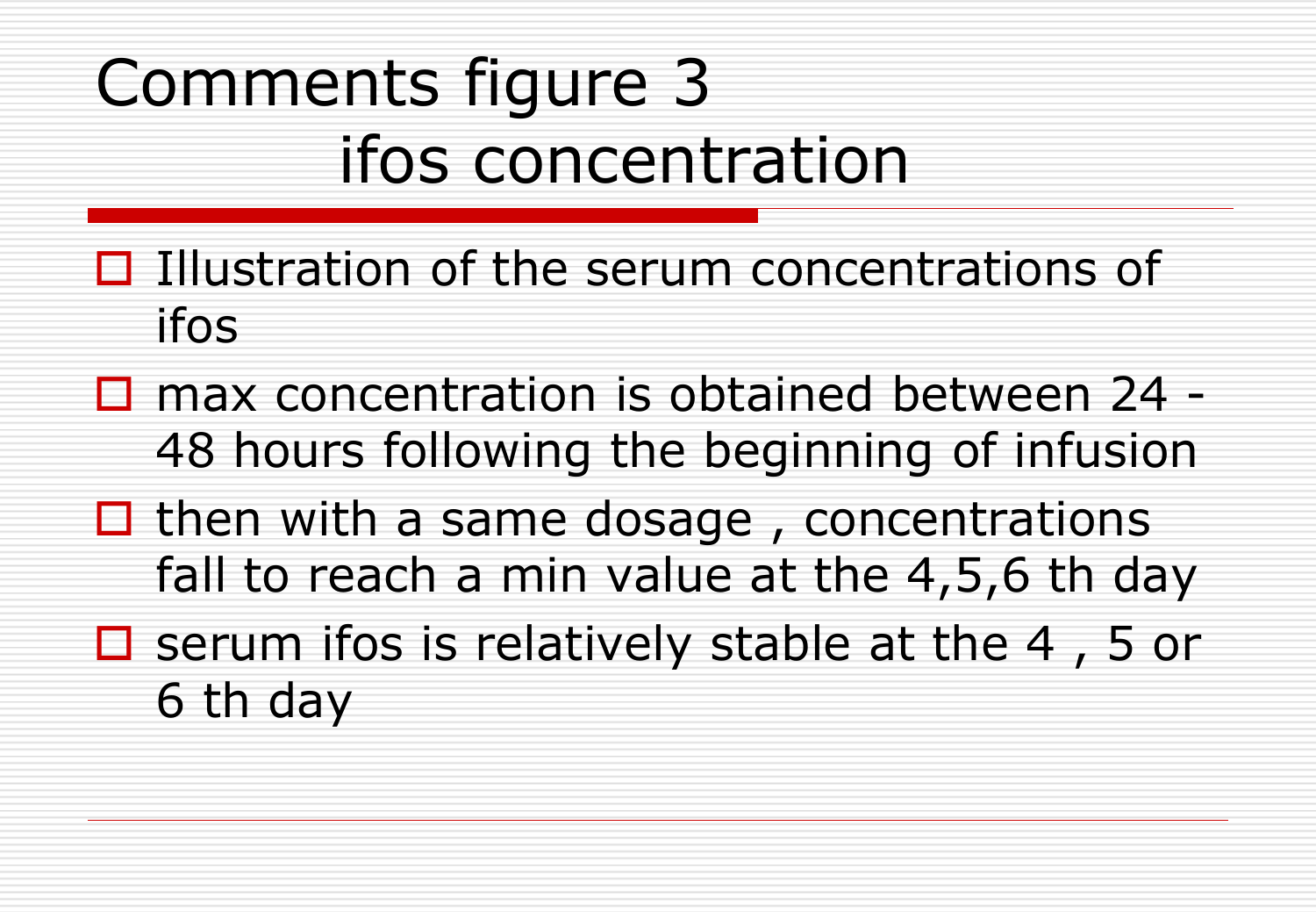# Comments 2 figure 3

comparison of PK of ifos and metabolites

- $\Box$  It is important to point out the stability of kinetics in a same patient for all courses with the same sheme of infusion and dosage (with same conditions , associated drugs etc.)
- $\square$  same kinetics curve and same metabolism
- $\Box$  this points out that if induction exists, it doesn 't persist after3 or 4 weeks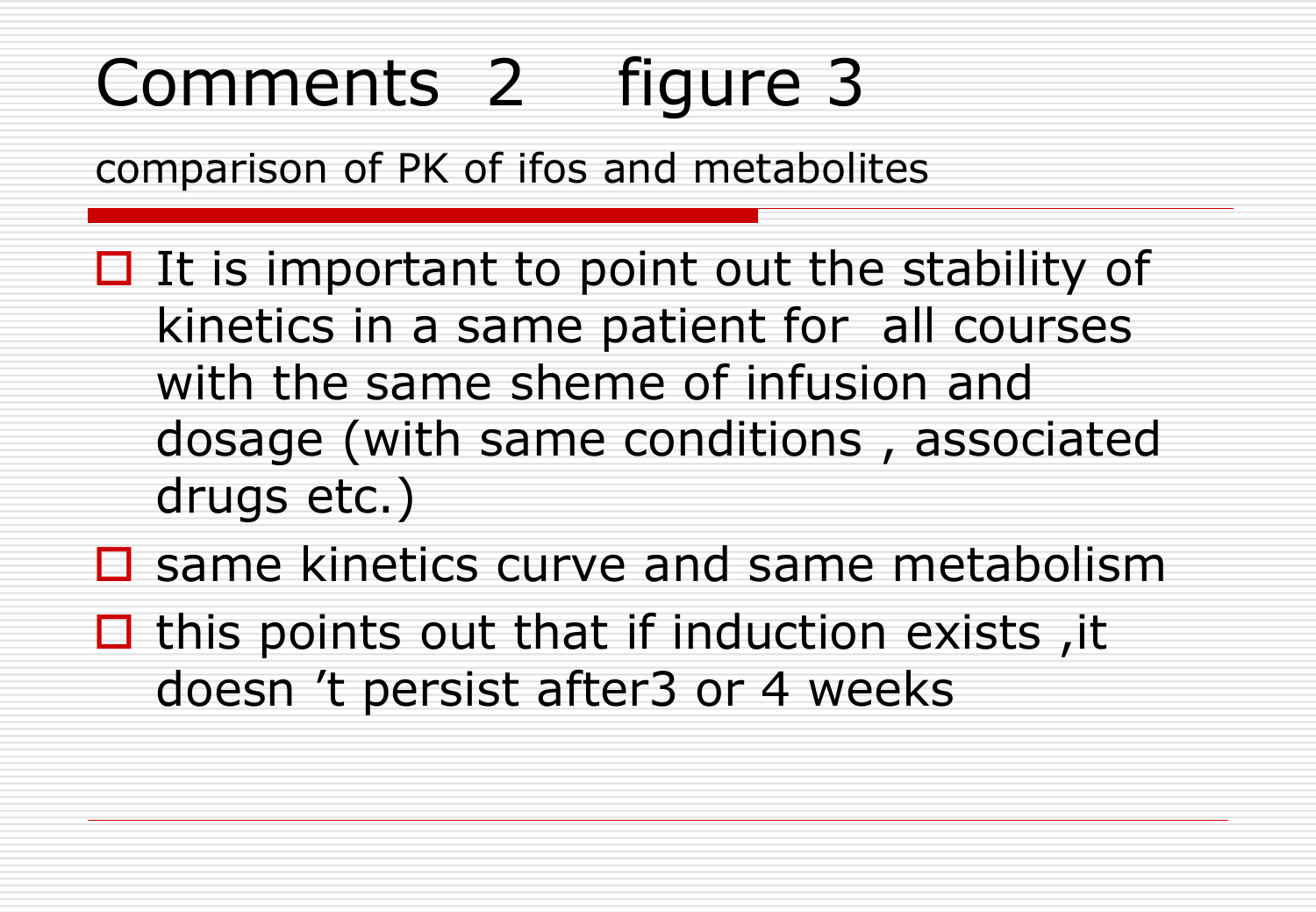# Comments 3 figure 3

- $\Box$  to point out the stability of kinetics in a same patient for ifos , prodrug
- $\Box$  but the same for metabolites
- $\Box$  2 dechloroethyl ifosfamide in the four courses
- $\Box$  idem for the 3 dechloroethyl ifosfamide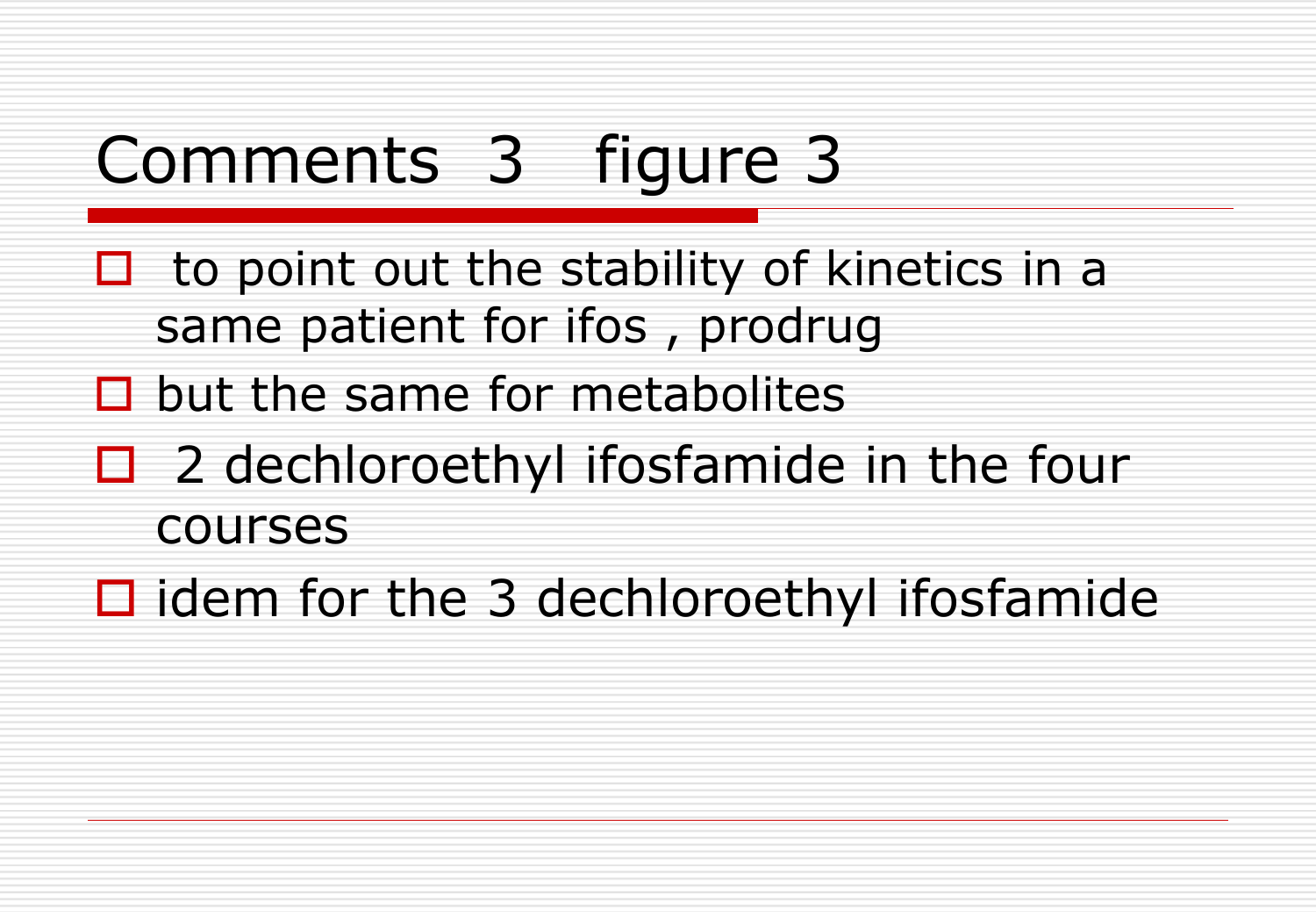3 dechloro ifos kinetics in four consecutive courses

**If kinetics of metabolites are comparable 3D elimination is superior to 2d ifos in all patients and all curves elimination**

**these two metabolites are corellated with equimolar concentration of chlorocetaldehyde** 

**with the consequence of neurological side effects**

**these constatations permit to predict toxicity of next cure and adapt the dosage in a particular patient**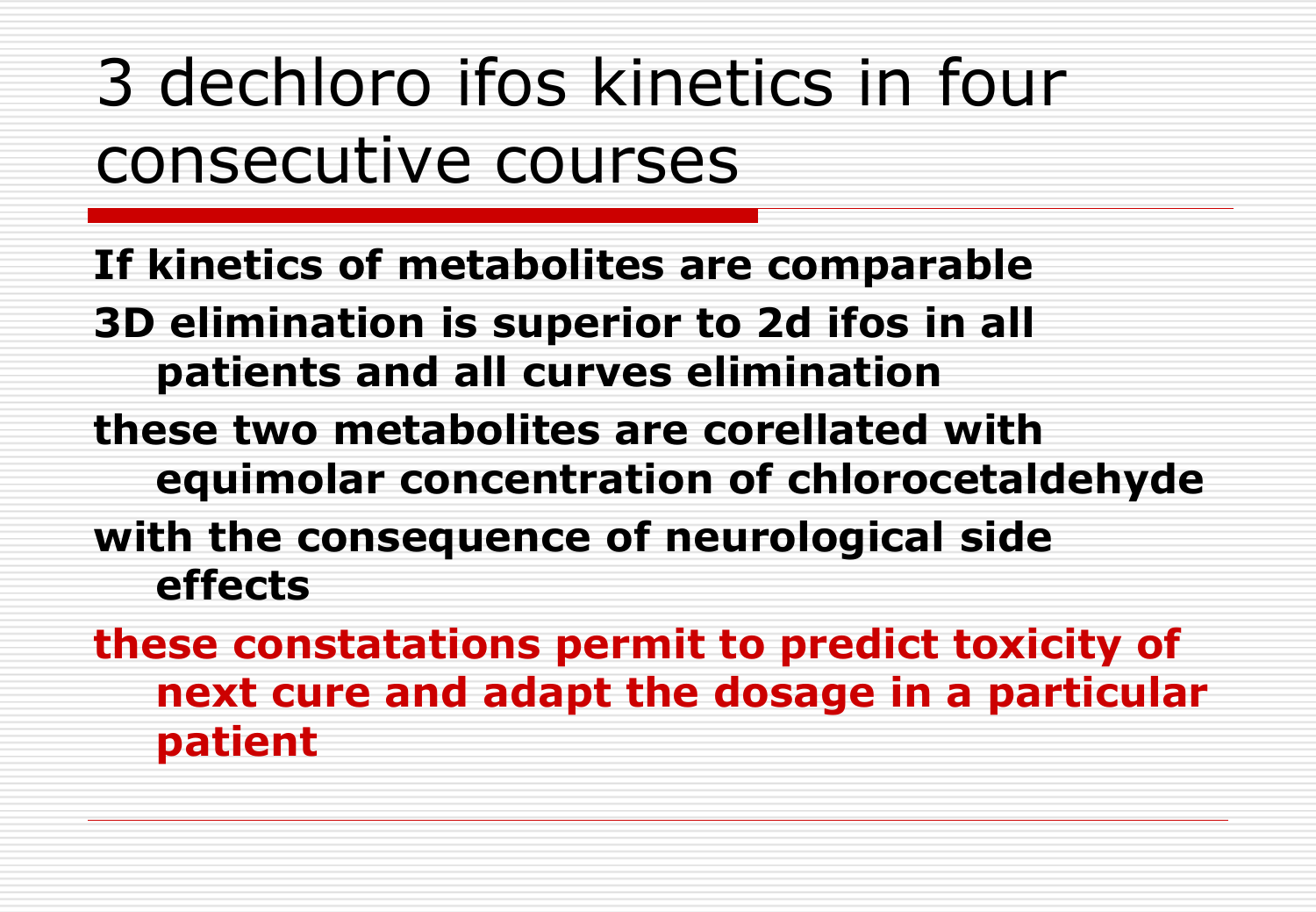### **Typical curves of cumulated areas of four patients are shown in figure 4**

#### **In these conditions we observed an excellent correlation for curves**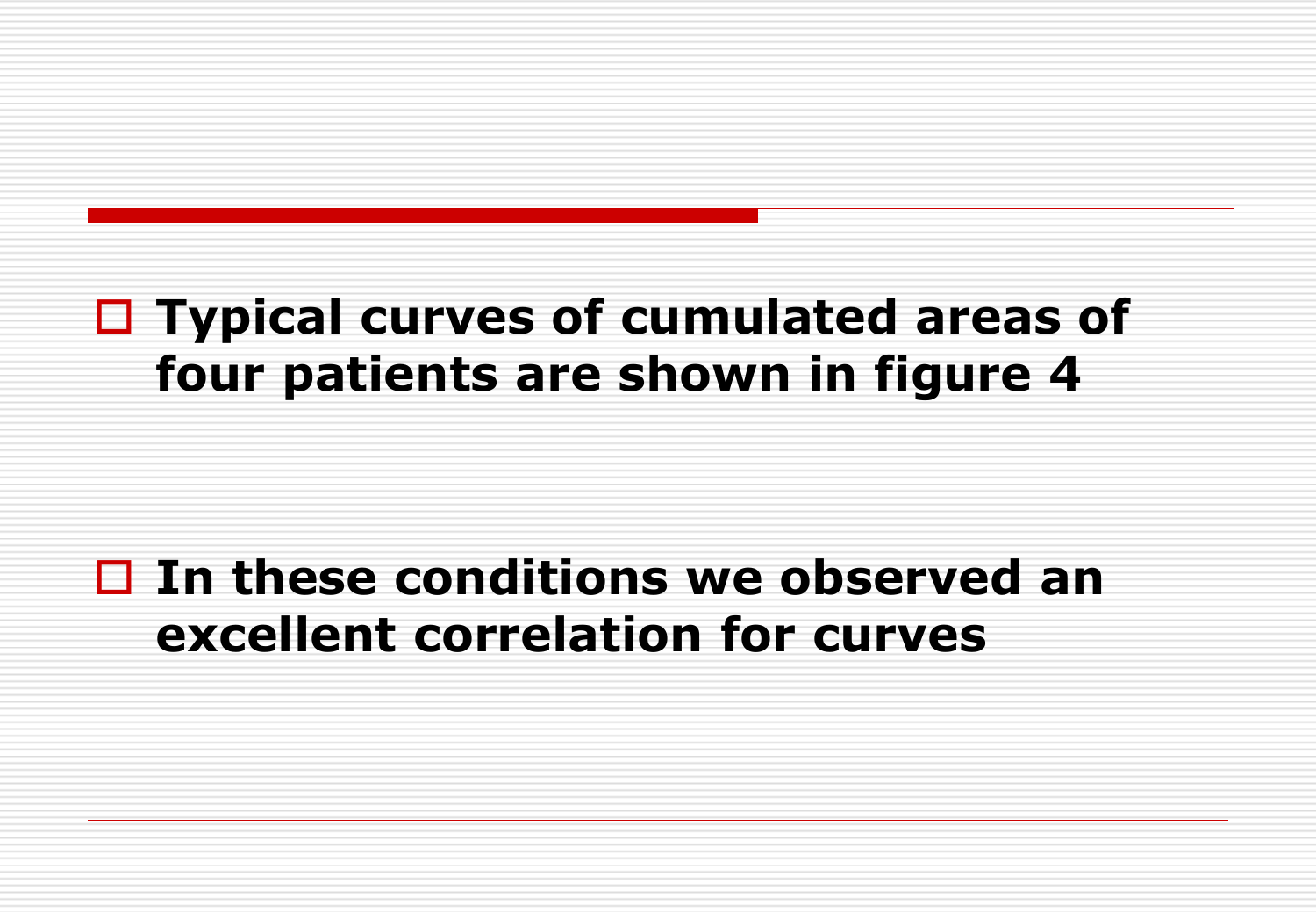# 4 OH IFOS active drug PK

### **reproduction of PK in the 4 courses as for others**

### **this permits to predict effectiveness of ifos**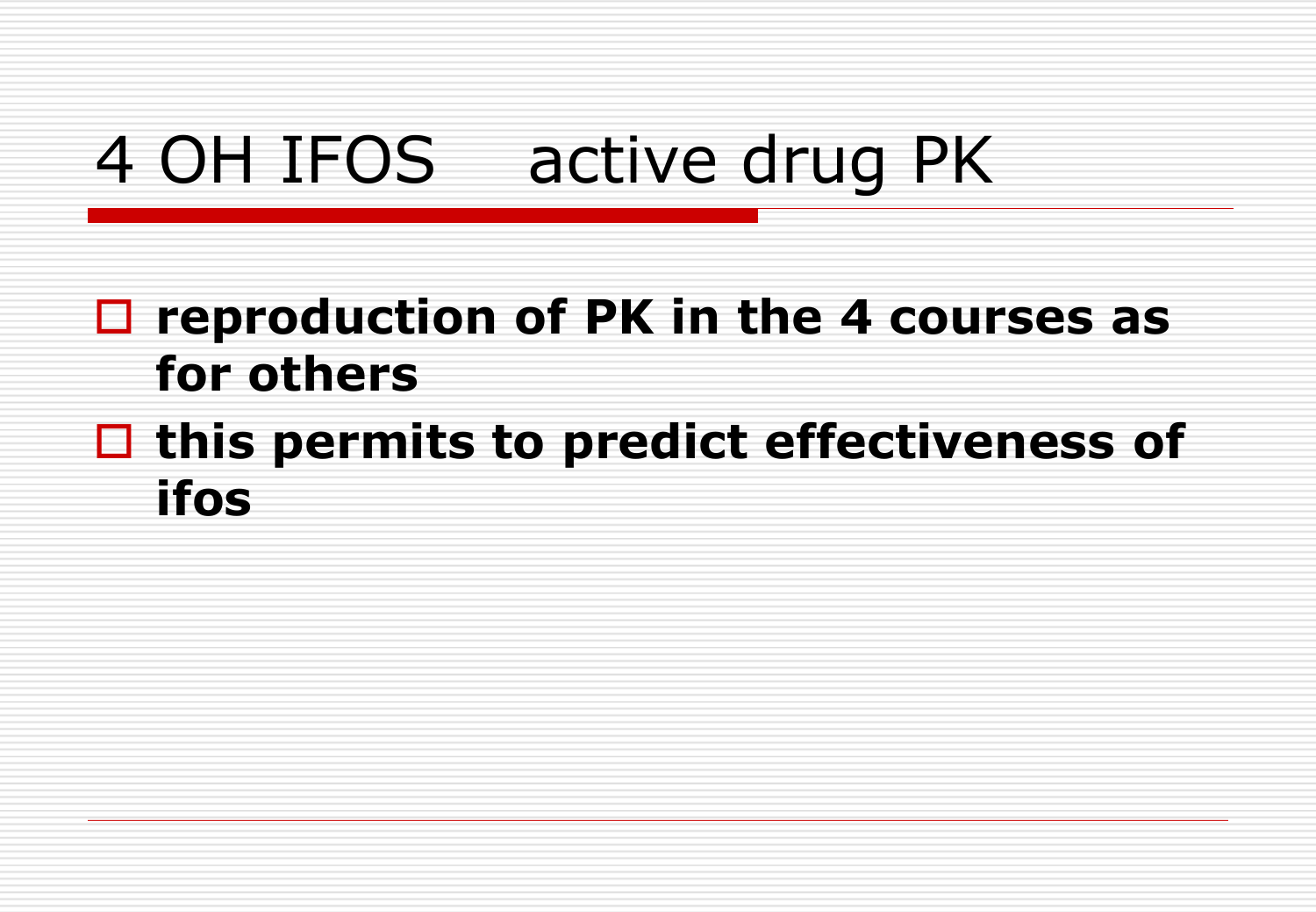# Summary of these constations

**In the first course we can predict the neurologic toxicity of the used dosage and to decrease the dosage for next days**

**for the next course we can decrease the initial dosage if toxic metabolites too high to avoid neurologic toxicities**

**to increase the dosage if active drug and toxic metabolites are too low**

**to abandonate the use of ifosfamide in this patient if the active drug is too low**

**correlation with clinical effects are naturly recommanded**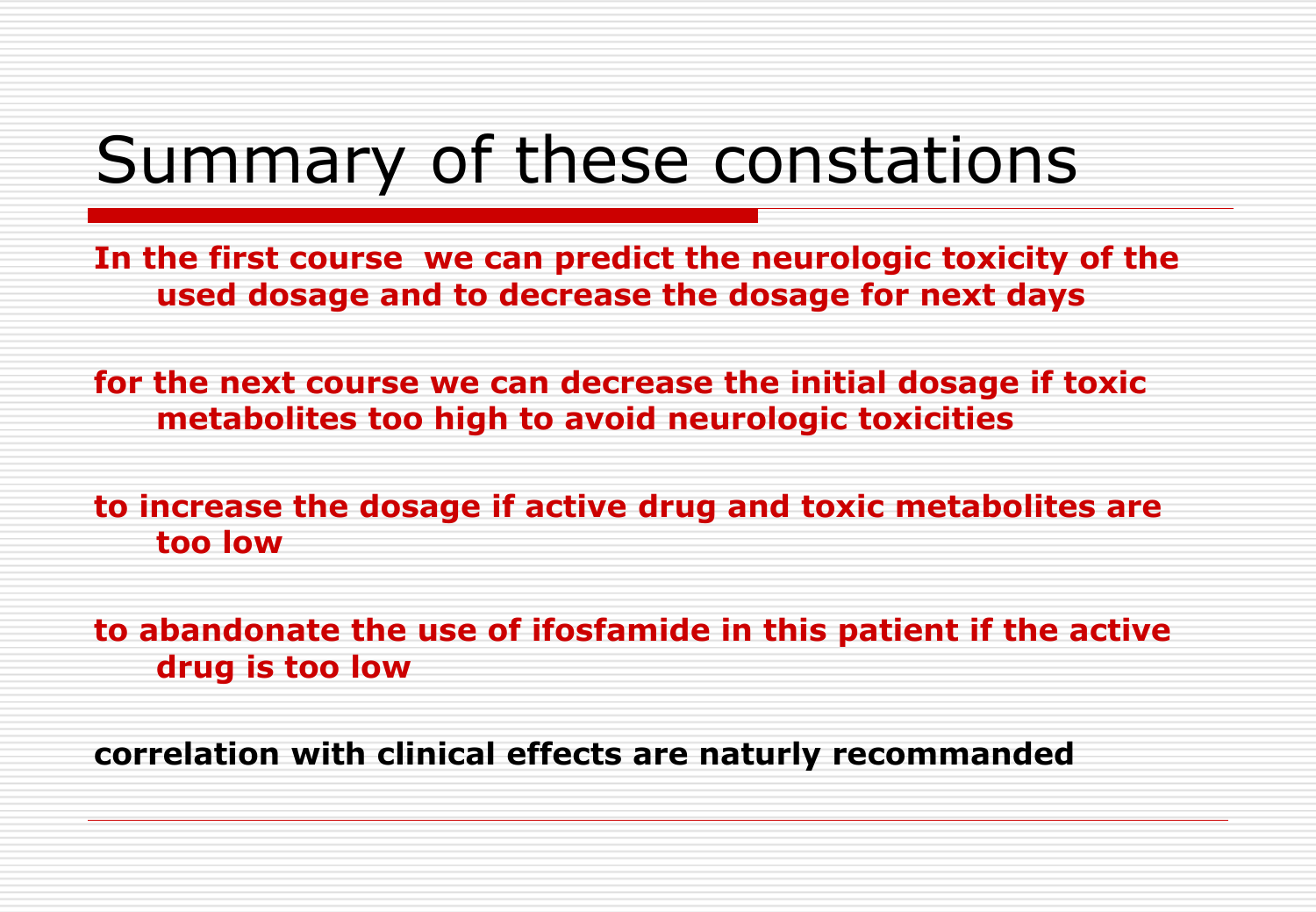# Linked parameters to total AUC or cumulated AUC during kinetics

**method used for calculation:trapezoidal method**

**we can reflect about AUC of various parameters by three ways:**

**using cumulated AUC between beginning and end of the course**

**using time evolution of these AUC between two times of infusion (this permits to calculate the metabolic index at each time of the infusion)**

**using cumulated AUC curves at each time of the infusion**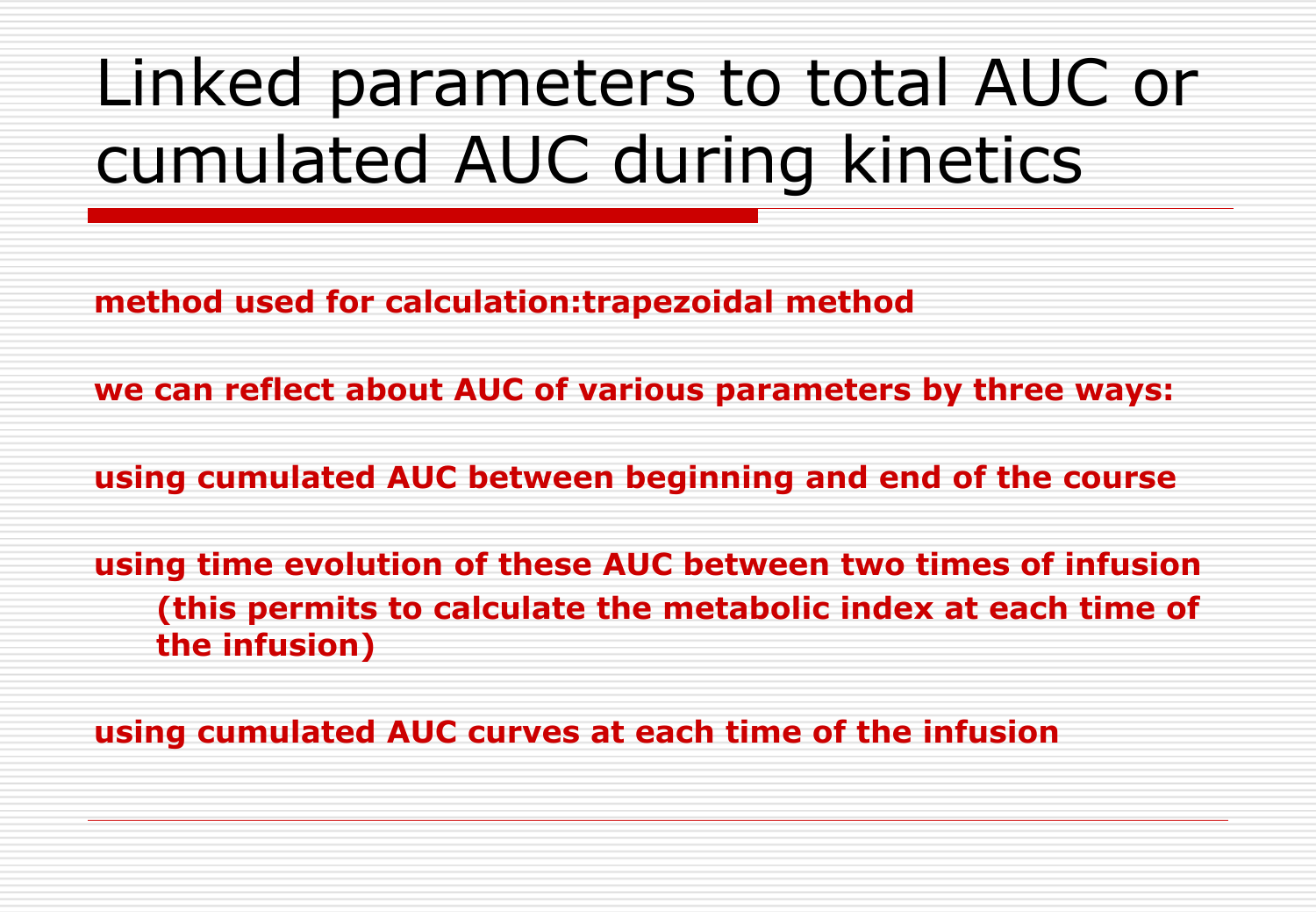### **Cumulated AUC curves during infusion time of Ifos and metabolites**





**Figure 4**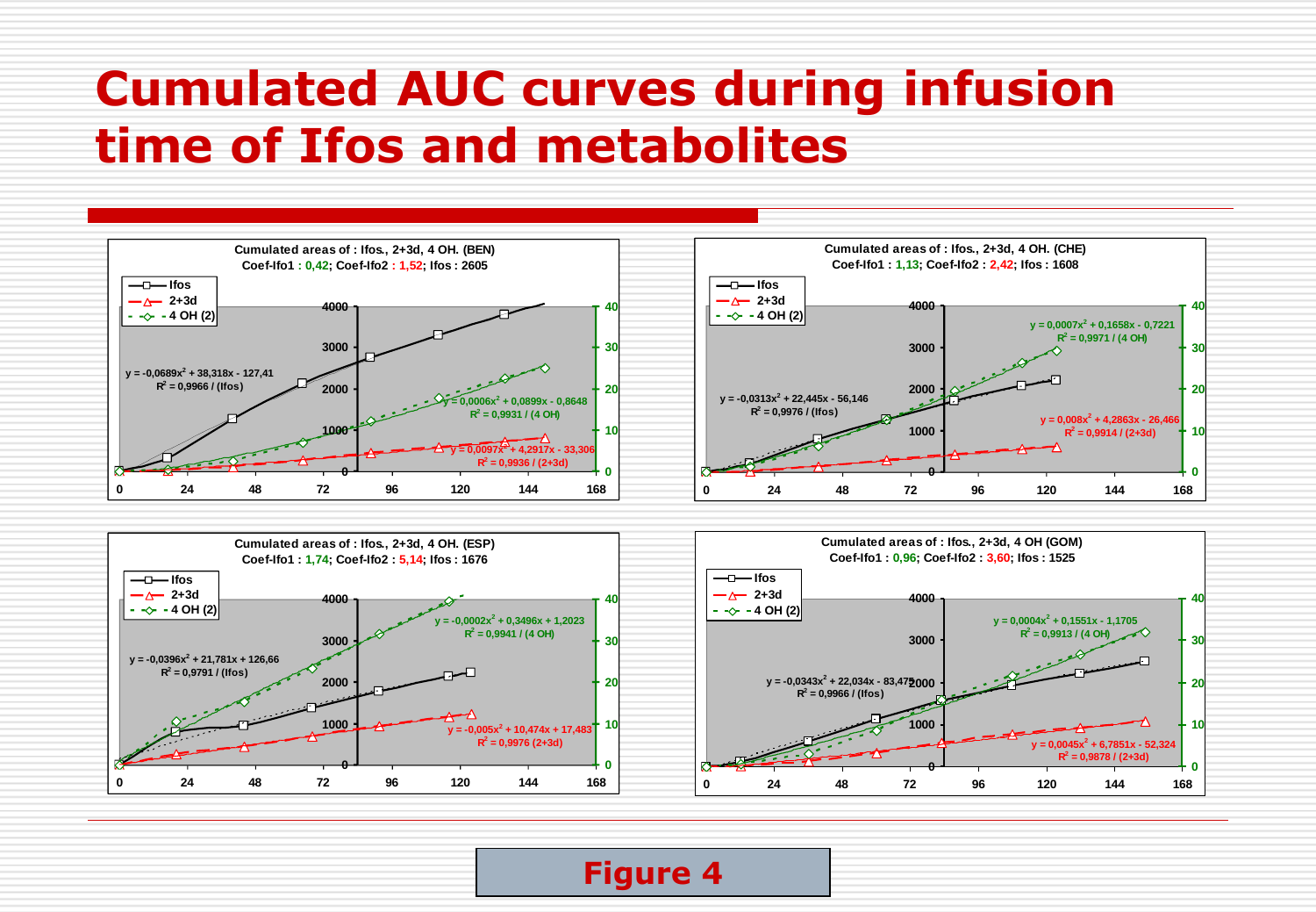## **cumulated AUC curves during infusion of ifos and its metabolites**

**We can represent the results by the curve of cumulative values of AUC following time**

**if we consider the obtained curve by cumulative AUC during the infusion time we observe that they are exactly correlated with an equation:** 

 $y = Ax^2 + bx + c$ 

**this correlation is true for the prodrug ifos and for the sum of there inactive metabolites and also for this of the active metabolite**

**high correlation coefficient : all >0.99**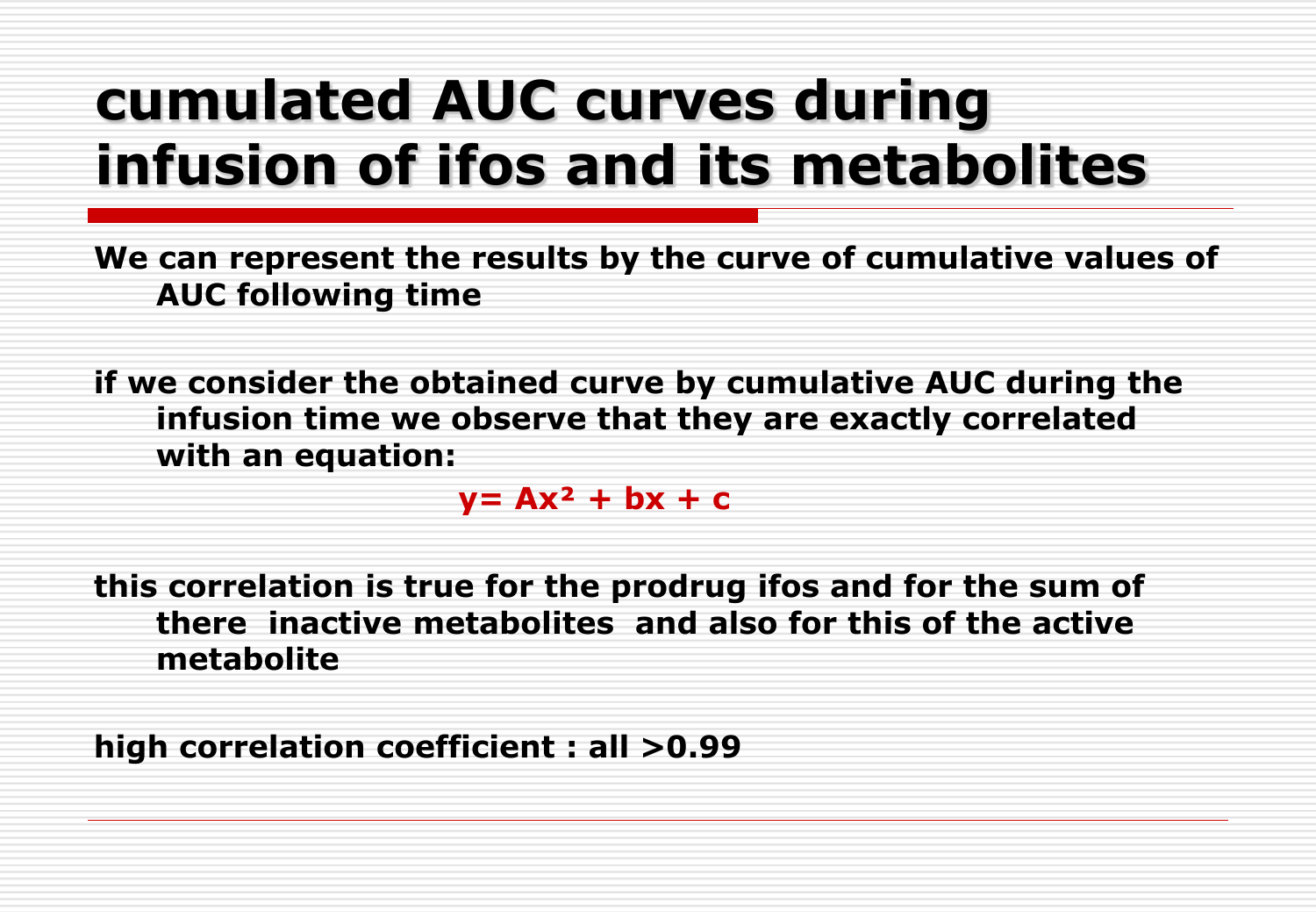## **cumulated AUC curves during infusion of ifos and its metabolites**

**This representation is particularly clear for ifos AUC and for the possibilities to obtain the active metabolite**

**calculated value at the time 84 (H84 following the beginning of the infusion) X=84 with the equation**

#### **Gourmel coefficient**

*gourmel coefficient ifo1* **= calculated value AUC 4OH x100** 

 **------------------- (AUC 4OH et AUC IFOS à H84)**

 **calculated value AUC IFOS**

*gourmel coefficient ifo 2 =* **calculated value cumulated AUC inactive metabolites (2D +3D)x10**

 **----------------------------------------------------------------------------**

 **calculated value of cumulated AUC IFOS (at H84 )**

the calculation of the coefficient named IFO 2 is useful to evaluate the toxic risks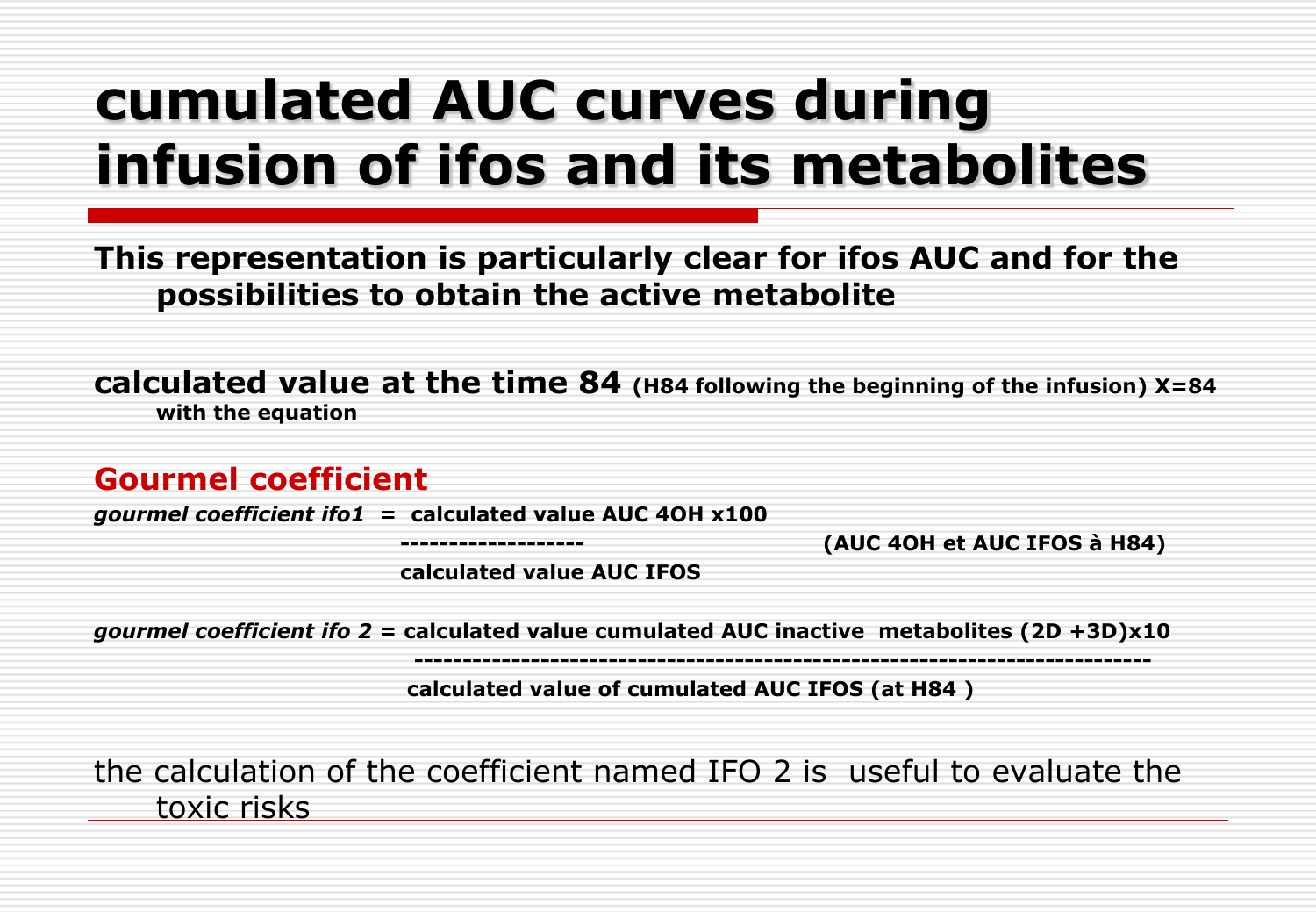# cumulated AUC curves during infusion of ifos and its metabolites

**the coefficient IFO1 must be the highest possible to reflect the active potential of the drug ifos** 

**it must be assiciated with a coefficient IFO2 the lowest as possible to minimaze the neurologic riks that it is the evaluation** 

**we could evaluate clearly the patient comportment against the drug and predict toxicity and also the potential effectiveness**